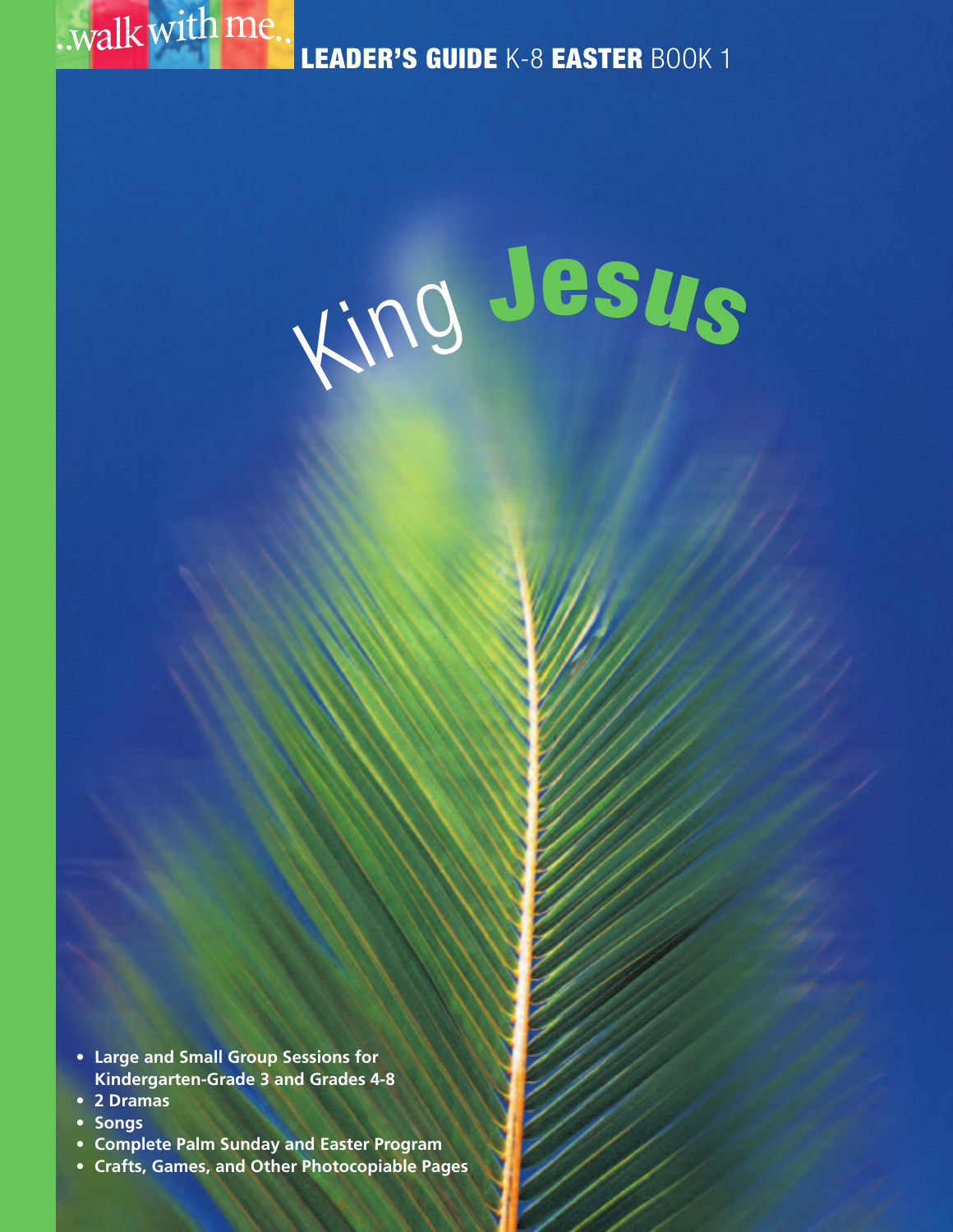**LEADER'S GUIDE** K-8 **EASTER** BOOK 1





Grand Rapids, Michigan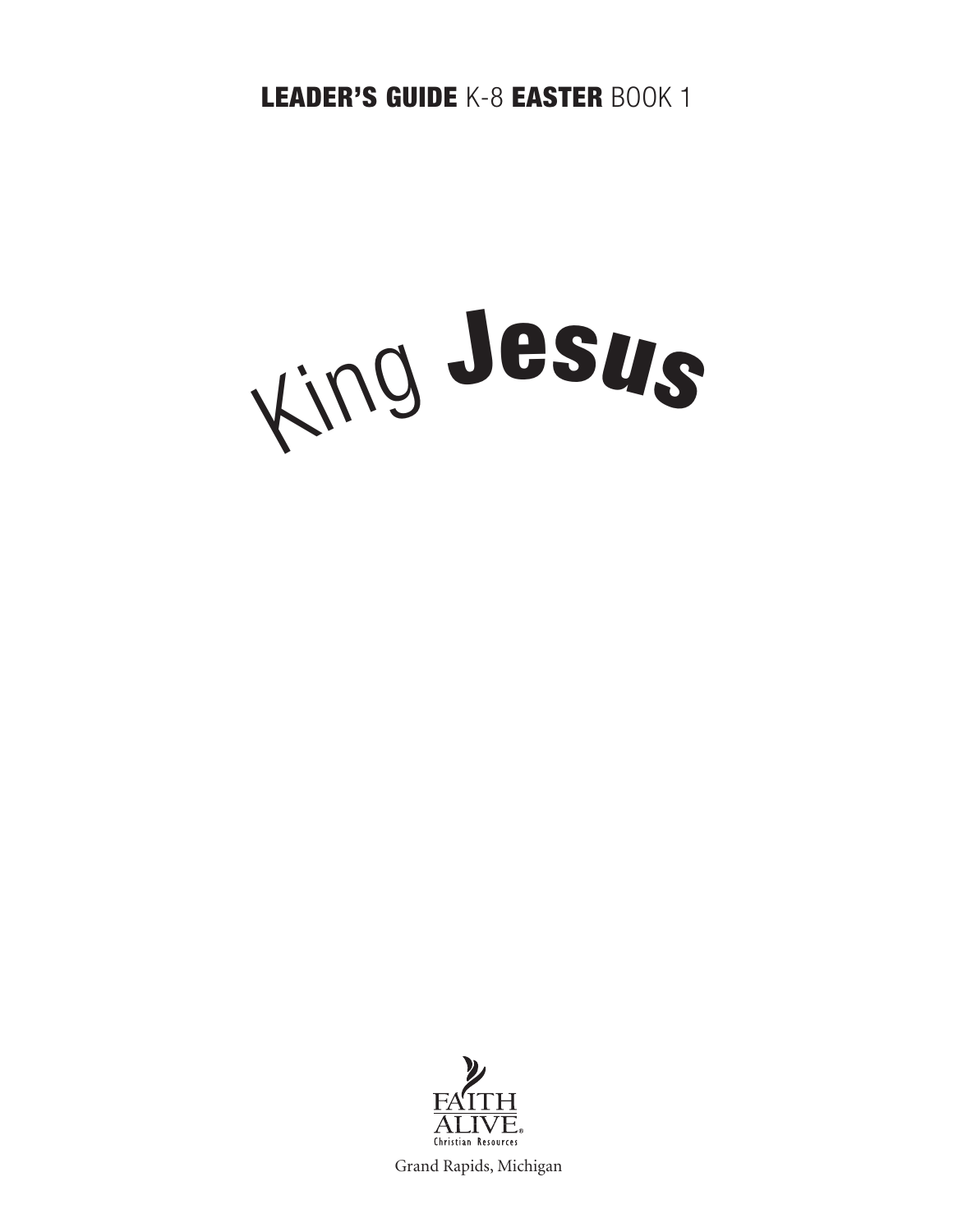

*Walk With Me* has been developed by Faith Alive Christian Resources in cooperation with the Children's Ministry Office of the Reformed Church in America and with Presbyterians for Renewal.

We are grateful to Roger Groenboom for writing the dramas and backgrounds for these sessions and to Alison Groenboom and Susan Thornell for their work in developing the leaders' sessions for this unit of *Walk With Me.* We are also grateful to Margo Burian for drawing the diagrams for this unit.

Unless otherwise indicated, the Scripture quotations in this publication are from the HOLY BIBLE, NEW INTERNATIONAL VERSION, © 1973, 1978, 1984, International Bible Society. Used by permission of Zondervan Bible Publishers.

*Walk With Me* Grades K-8 Year 1, Easter: King Jesus

Faith Alive Christian Resources published by CRC Publications. © 2004 by CRC Publications, 2850 Kalamazoo Ave. SE, Grand Rapids, MI 49560. All rights reserved. Printed in the United States of America on recycled paper.

www.WalkWithMeOnline.org

ISBN 1-59255-174-2

10 9 8 7 6 5 4 3 2 1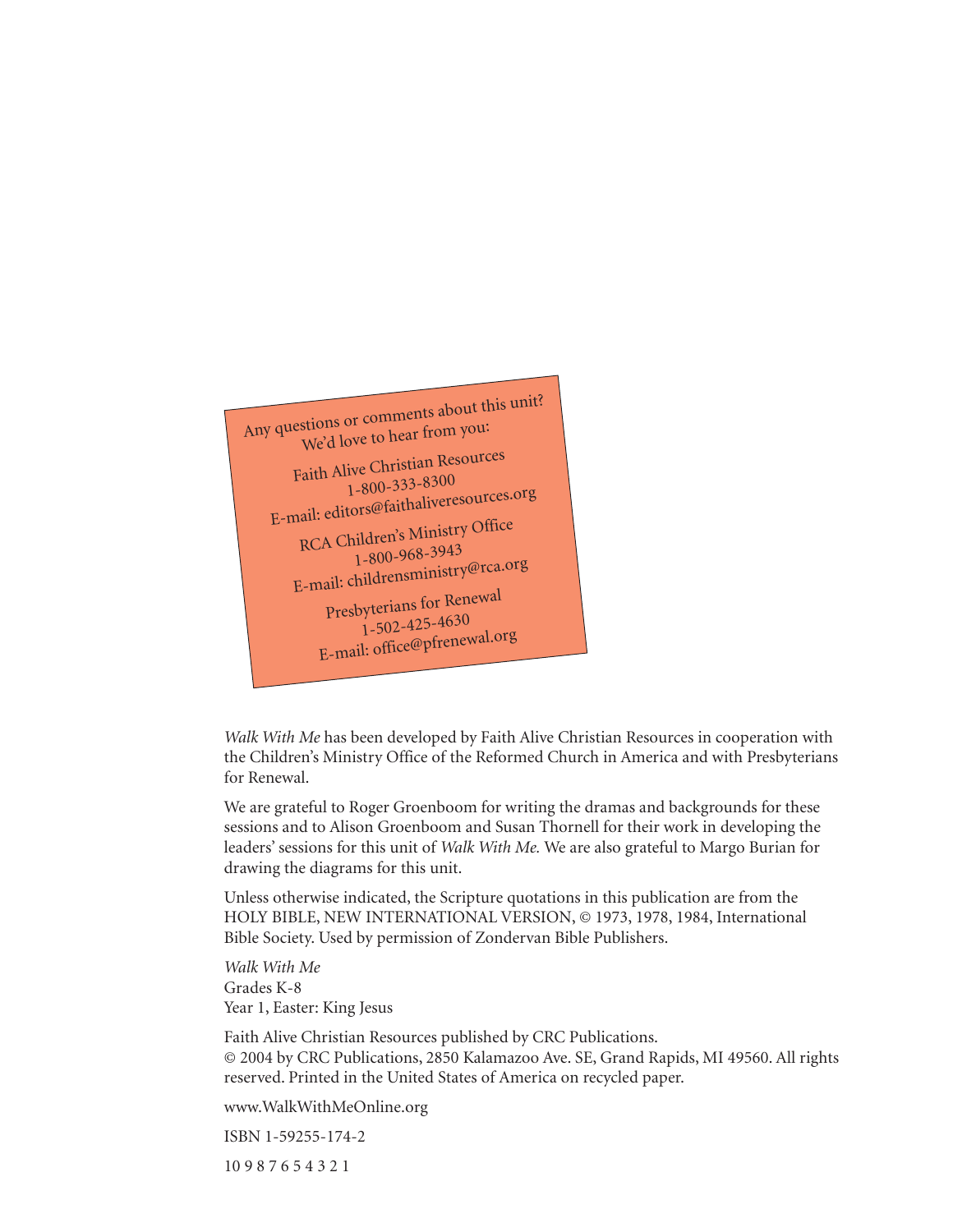# **Contents**

| Week 1: | Jesus Is Our King       |  |
|---------|-------------------------|--|
|         |                         |  |
|         |                         |  |
|         |                         |  |
| Week 2: | Jesus, Our Risen Savior |  |
|         |                         |  |
|         |                         |  |
|         |                         |  |
|         |                         |  |
|         |                         |  |
|         |                         |  |
|         |                         |  |
|         |                         |  |

#### **Ways to Get Others Involved**

You'll need the talents of many people in your congregation to make these two sessions come alive for your children. What a wonderful opportunity to involve adults and teens who usually don't take part in the teaching ministry of the church! Consider using volunteers in some of the following ways:

- *Drama Team.* You'll want to find actors to play the roles in the two dramas.Your middle school kids could take these roles. Or invite adults and older teens to prepare and present one or both of the dramas.
- *Sets Person(s).* Whether you want a very simple set with a few props for the dramas or a more elaborate backdrop and set, you will probably want to find one or more people who have visual gifts to plan and prepare these for you. If you plan to use any kind of lighting, you'll want to find a volunteer to manage that too.
- *Costume Gatherer.* Simple costumes will add a lot to the drama presentation. Look for a volunteer who'd be willing to work with others or alone to plan and prepare what the actors will wear.
- *Musicians.* Whether you plan to present an Easter program to the church and community or just to enjoy songs together as part of your opening worship on these two Sundays, you'll want to find someone with musical gifts to teach the songs to children, someone to play the accompaniment, someone to lead the singing.
- *Materials Gatherers:* Look for people who are willing to do photocopying, gather craft materials such as pipe cleaners, paper punch, stickers and so on, cut flags out of fabric—anything you might need to provide teachers in the small groups as they work with children on specific projects during these two weeks.
- *Program Planners.* If you have the children present a program for the church and community, you'll want to appoint a planning committee several months ahead of time—people who will take responsibility for making some of the content decisions, schedule rehearsals, and make sure all the details are attended to.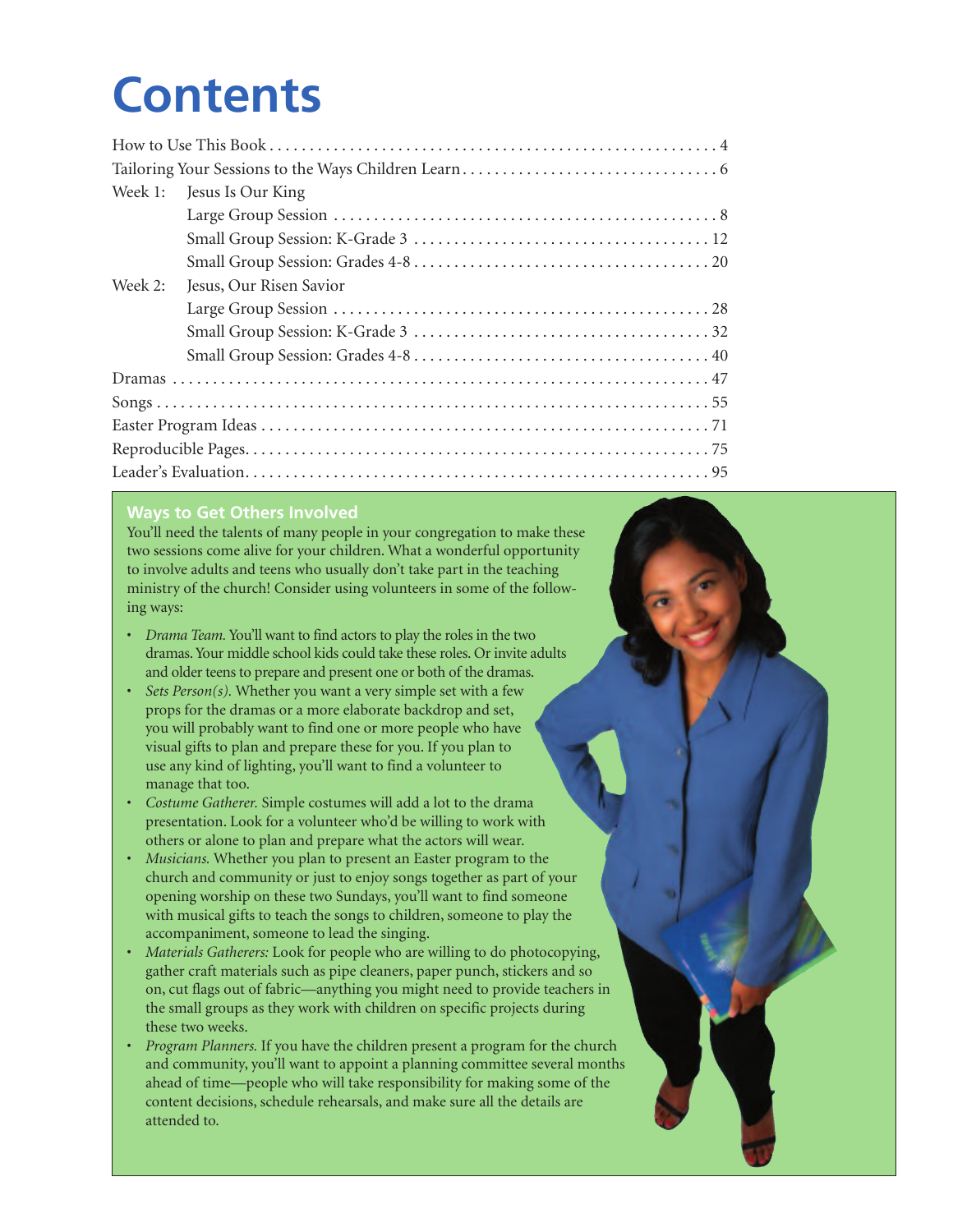# **How to Use This Book**

*"If you confess with your mouth, 'Jesus is Lord,' and believe in your heart that God raised him from the dead, you will be saved."*

—Romans 10:9

Jesus is King! That's the message we want children to hear loud and clear during this season of preparation and celebration. On that first Palm Sunday King Jesus came into Jerusalem with resolve—ready to die for the sins of the world. Adults and children lined the streets praising him as their earthly king. How little they truly understood! Today, because of his death and resurrection, we too can praise King Jesus, the one who defeated death and Satan for us.

During this Lent and Easter season you will be teaching the children in your program about Jesus the King—and about the wonderful gift of salvation he gives to those who truly believe. Our hope is that through these sessions the children will come to know more about Jesus and will joyfully and gladly join in worship of their Lord and King.

This book offers a variety of ideas and options for large group sessions, small group sessions, and an Easter program. Use the ideas and options that work best with your church school. Ideally, the large group session would take about 15-20 minutes, then the children would break up into small group sessions that would last for about 30-40 minutes. You may also need to schedule an extra practice time or two if your church is planning on doing the Easter program.

**Finding time to do everything in this book may prove difficult, so choose what you think your group will be able to handle. You will need one copy of this book for each of your leaders. As the purchaser of this book, you are granted permission to photocopy the drama and the patterns and activities on reproducible pages 47-54 and 75-90.**

#### **Getting Started**

Because these materials suggest a different format and approach than the regular *Walk With Me* units, you'll want to spend some extra time planning and preparing to teach these sessions. Although we realize that each church situation is unique, you may find some of the following suggestions helpful:

- In the early winter, appoint a small committee to read through this book and decide which suggestions would work best for your church.
- After the committee makes its recommendations, recruit actors, song leaders, accompanists, and teachers as necessary.
- Recruit volunteers who are willing to gather materials for these special sessions. Give them plenty of time for this task (a month or two), since they will likely want to ask the congregation to save and/or gather some of the items.
- Schedule rehearsals for the drama team.
- If you're planning an Easter program, schedule a large final rehearsal that includes drama, singing, recitation, and so on.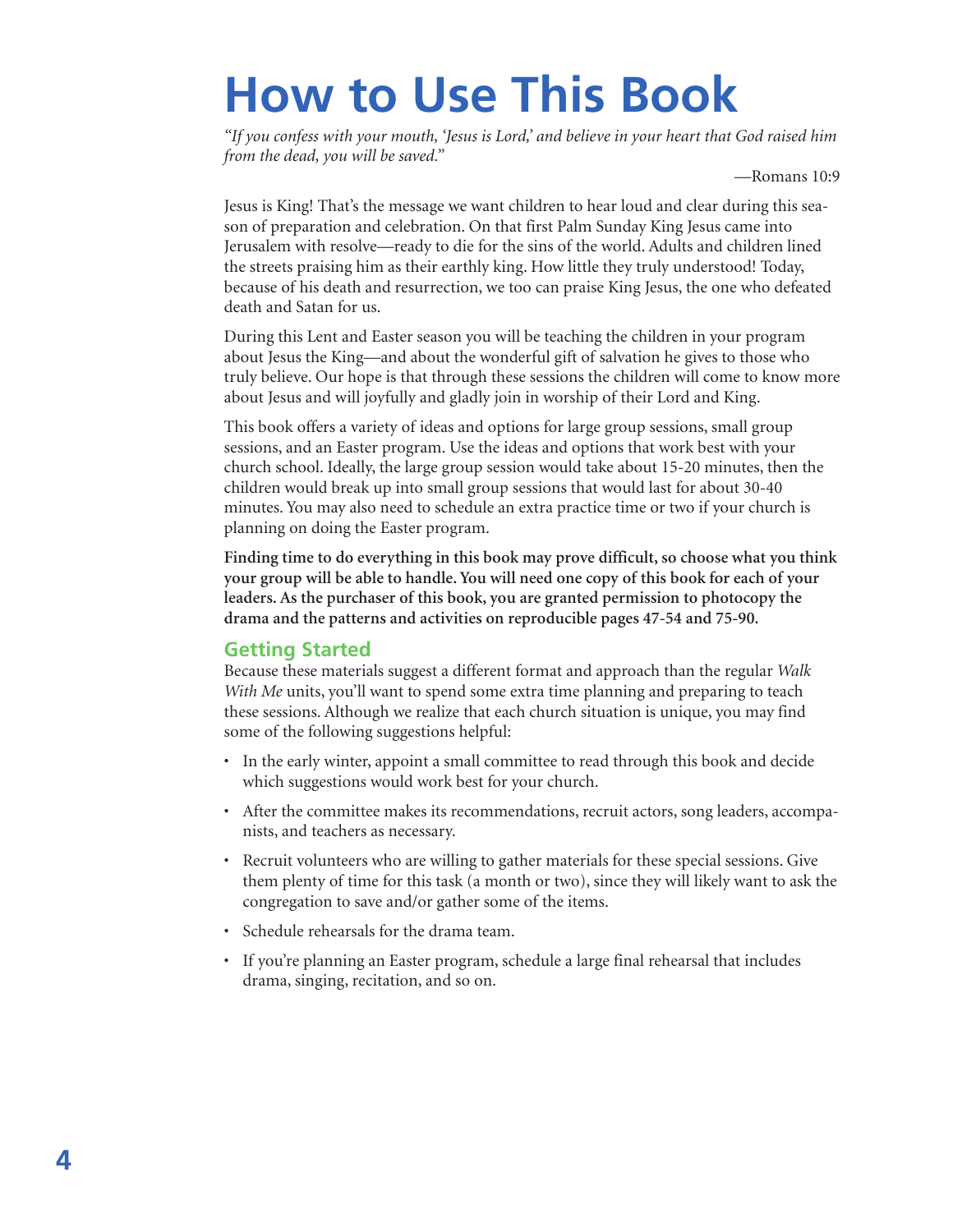#### **Large Group Sessions and Easter Program**

The large group session materials in this book contain a drama for each week and a list of songs to learn as a whole group. (All the songs are included on the CD that comes with this book.) Each drama takes about eight minutes and requires five to seven actors. The costumes and sets may be as simple or as elaborate as you like. (See suggestions on pages 10-11 and 29-30.)

You'll probably want to choose either middle schoolers or a team of adults or older teens to play these roles. Either way, be sure to schedule ample rehearsal time.

The dramas and songs can be used not only for the large group session but also for an Easter program. You'll find a sample program along with ideas for organizing and producing it on pages 71-73.

#### **Scheduling Rehearsals**

- 1. Let cast members know about rehearsal times when you first ask them to participate. Stress that agreeing to participate means making a commitment to come to all practices.
- 2. Schedule two to four well-planned all-cast rehearsals.
- 3. Request that all lines be memorized by the first rehearsal.
- 4. Build community at rehearsals. Pray, practice, and enjoy a snack together.
- 5. If you are presenting the dramas as part of an Easter program, use your final rehearsal to go through the entire program, including music, recitations, and so on.

#### **Small Group Sessions**

Small group sessions will give you the opportunity to help apply the story to the children's lives. If you are unable to present the story in a large group setting, you can still use the drama or another form of the story in the small group setting. It's a story you want children to hear!

Each small group session opens with a Hello step designed to catch the children's interest and get them thinking about the lesson's theme.

Next comes the Know step (telling the story). If the children have already heard the story in the large group session, you'll want to use this time to review the story with them. If you did not participate in a large group session, use either the drama or another interesting way to present the story to the children (see sessions for suggestions).

The Grow step will help children understand what the story means for their lives, and the Show step will guide them to respond to what they learned in this session.

The small group session includes many options for activities and crafts that leaders (or the committee you appointed earlier) should carefully consider well ahead of teaching these materials. **Once you've decided which crafts and activities to use, you may want to appoint two or more volunteers (possibly parents of children in the group) who will spend the time needed to gather materials, cut out patterns, and assemble all the materials you'll need.**

Above all, we hope you'll enjoy planning these Easter sessions. We trust that you and your congregation will come to see and worship Christ, the risen Lord, our King!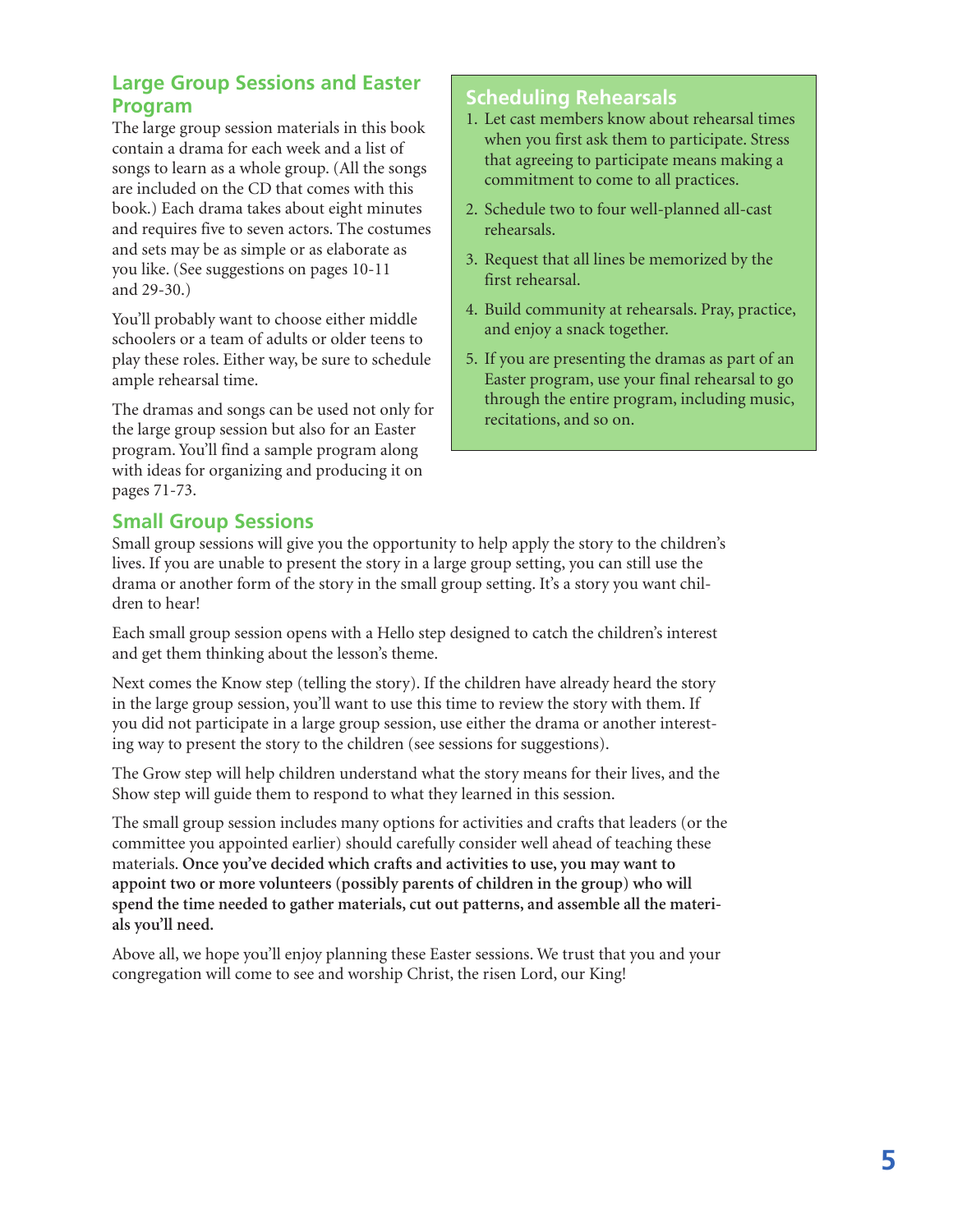## **Tailoring Your Sessions to the Ways Children Learn**

How do children learn? The answer to that question can be almost as varied as the children in your group. Some learn best through words. Others through music. Still others through nature or through movement.

Sessions in the *Walk With Me* curriculum try to respect the many ways children learn. *Walk With Me* sessions include a wide range of activities that speak to children with the following types of intelligence (based on Howard Gardner's theory of multiple intelligences). Within each session, the icons below highlight the learning styles represented by each activity. As you teach, you'll begin to get a sense for how the children in your group learn best. Children who are



learn best through verbal activities (listening, reading, or speaking), including discussions, worksheets, writing, reading, storytelling, and word games.



learn best by exploring patterns and rela-

tionships through activities such as problem solving, logical puzzles or games, making charts and graphs, or putting things in sequence.



learn best by visualizing concepts. These kids enjoy viewing maps, slides, pictures, videos, and diagrams; making jigsaw puzzles; and expressing their ideas with shape, color, and design.



learn best by using their bodies, acting things out, using puppets, moving anything hands-on.



learn best through sound, music, and rhythm—playing musical instruments, writing their own songs and raps, listening to recordings, singing, and so on.



learn best through doing things with others, cooperating and working in small or large groups, role playing, conversations, brainstorming, and other interactive exercises.



learn best by working independently through such things as writing in a journal, meditating, reading, and reflecting.



learn best through activities connected to living things and natural phenomena, through nature walks, examining plants and animals, nature experiments, and activities that focus on ecology.

—The ideas on this page are based on material from the following resources: *Multiple Intelligences in the Classroom* by Thomas Armstrong, © 2000, and a chart prepared by Donald L. Griggs, Livermore, California.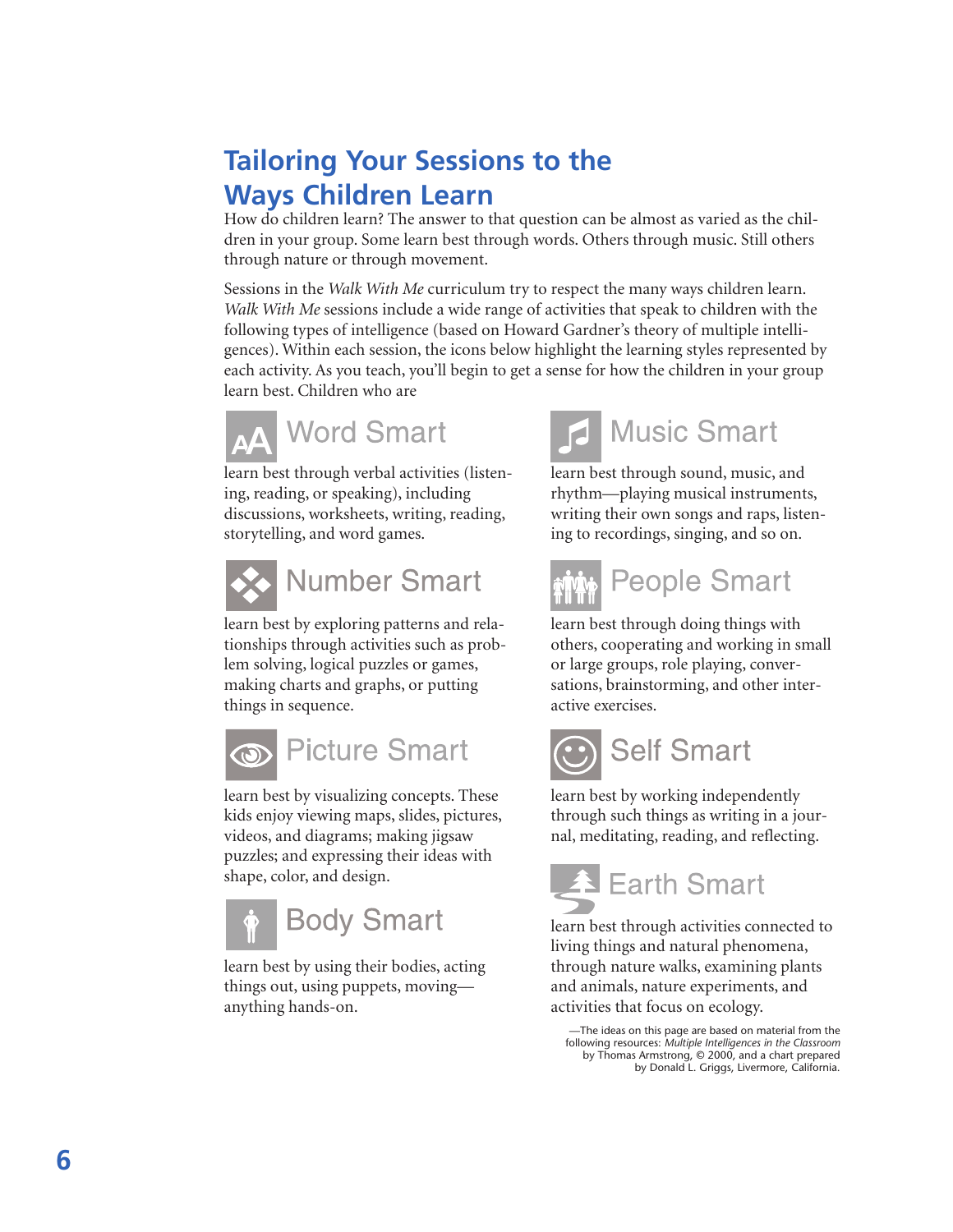

# **Jesus Is Our King**

**Scripture** Matthew 21:1-17

## **Memory Challenge**

Romans 10:9

#### **Focus**

We worship Jesus, our King.

## WORD**Search**

#### **Think About It**

Hans Christian Anderson tells a tale about an emperor who is riding into the city with brand-new clothes "designed" by his sly tailors. The people all "ooh" and "aah" as if he's decked out in really fine threads. But he's been tricked. What the people know that the king doesn't, is that his brand-new clothes are imaginary. The king is walking through town without any clothes. The people all play along with the joke. After all, this is the king, and it wouldn't do to show disrespect. But a little child has no such inhibitions and simply blurts out the truth: "Look at the king! The king is in his altogether."

Sometimes the story of Jesus' triumphal entry seems to be a variation on that theme. We

#### **Pray About It**

1

Pray today that you will see clearly what Jesus has done for you. This King has already given you so much—peace, joy, love, and reconciliation with God the Father. He has already conquered death for you. And there's so much more to come. No one's going to pull the rug out from under you because Jesus' kingdom is forever secure. Give thanks.

readers are waiting for the rug (cloak) to be pulled out from under the colt. We're waiting for the little children to blow the whistle. There's King Jesus. But instead of riding on a kingly white charger, he enters town on a lowly donkey. The adults all expect big things to happen soon. They expect a king who will rescue them from the oppression of Rome. Here he is at last. But he's riding a donkey's colt. Is everybody in on the joke here? Are they all just playing along?

But no one seems to care. At least for now, this is as good as it gets. By throwing down their cloaks they give this gentle King the red carpet treatment. They know they have something good here, something the prophet

Zechariah promised them: "Your king comes to you . . . riding on a donkey" (Zech. 9:9). And if there's one thing Jewish people know besides oppression, it's prophecy.

They're ready. Jesus is their King.

They even have a rallying cry: "Hosanna! Hosanna!" It's a cry of praise that literally means "Save!" Here is their King fulfilling the prophecy and getting ready to save them. Even the children end up shouting praise: "Hosanna to the Son of David." Jesus has "King" written all over him. For what was the preferred royal mount of his human ancestor, old King David? Of all animals, a *mule!* Can you believe it? A lowly work animal, an animal of peace and service, just like this donkey. **8**

#### **Tell About It**

What do you tell your kids about the triumphal entry? Help them see how Jesus got what he so richly deserved: praise from God's people (even though some refused to join the praise). Help them see their part in this praise. Tell them that Jesus is not a king like so many others who selfishly use worldly power to bring bloodshed and death. Jesus came to bring salvation and peace with God. He came to bring a wonderful kingdom that will never end—because nobody who lives there will ever *want* it to end. Teach them to sing "Hosanna!"—and really mean it.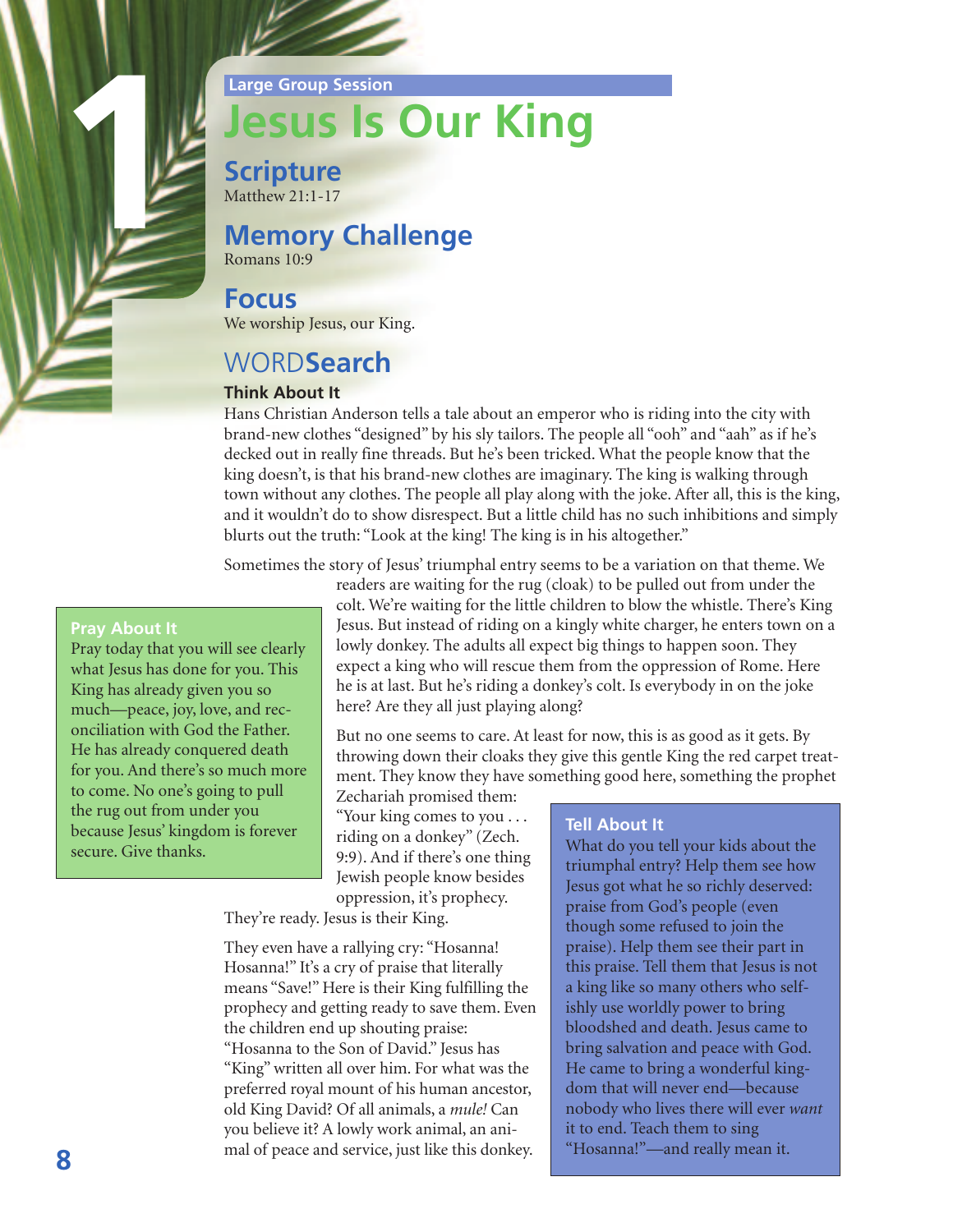Yes, the kingdom of true peace is on its way. The crowd can taste it as the hosannas roll off their tongues. There's no joke being played here. The King is coming. The people are happy with him. All is as it should be. All is how God said it would be.

But here's the problem: those who were supposed to know him best thought only of themselves. Jewish religious leaders thought it was more important to keep their own pride and their own status. "But when the chief priests and the teachers of the law saw the wonderful things he did and the children shouting in the temple area, 'Hosanna to the Son of David,' they were *indignant*" (Matt. 21:15). They saw wonderful things that day: peace and healing and salvation. But they turned away from Israel's true King.

This entry into Jerusalem was no joke. And the people weren't just politely playing along. They knew their King had come. But their religious leaders vowed, "Not on our watch." This King must be laughed at, humiliated, and punished. He must die. That's how King Jesus did exactly what he set out to do. And he did it for all of us who welcome him as our King . . . and who don't turn away.

## **Planning the Session**

Presenting the stories of Palm Sunday and Easter to a room full of kids from kindergarten through eighth grade is quite a challenge! How can you tell these stories in a way that will touch the lives of all these kids with the majesty of our King and the love of our Savior?

The outline and suggestions that follow may help you plan and schedule the 15-20 minutes you have together. You'll need to decide which suggestions would work most effectively for your group. Then set the plan in motion!

A possible schedule for your session might look like this:

- Singing (5-12 minutes)
- Drama (8-10 minutes)

If you are planning to use this book to help the children prepare and present a Palm Sunday/Easter program, you may want to use the large group session each week (in addition to other rehearsals, as needed) to help them prepare. You'll find suggestions for program planning on pages 71-73.

The suggestions that follow assume that you are using this large group session to tell the story of Jesus' triumphal entry to children and young teens, preparing them to talk about and think about this story in their small groups.

## **Singing**

You may want to ask someone with musical gifts to lead the singing and teach new songs to the children during these two weeks. The tips in the box "Introducing a New Song" (p. 10) may be helpful to that person.

However, most of the songs you choose for these two sessions will likely be the wellknown Palm Sunday and Easter songs that children know and love. The following songs (included on pages 55-70 of this book) are among those you may want to sing. They were selected for their ties to the themes of the drama and the Palm Sunday/Easter story.

*Note:* If you are planning to use these songs as part of an Easter program, you will probably want to start teaching them to the group already in early winter so that they know them well by the time you present the program.

- "Alive, Alive" (p. 55; CD, track 1)
- "We Have a King" (p. 57; CD, track 2)
- "He Is the King of Kings" (p. 58; CD, track 3)
- "Clap Your Hands" (p. 59; CD, track 4)
- "Hosanna" (p. 60; CD, track 5)
- "Lord, <sup>I</sup> Lift Your Name on High" (p. 62; CD, track 6) **9**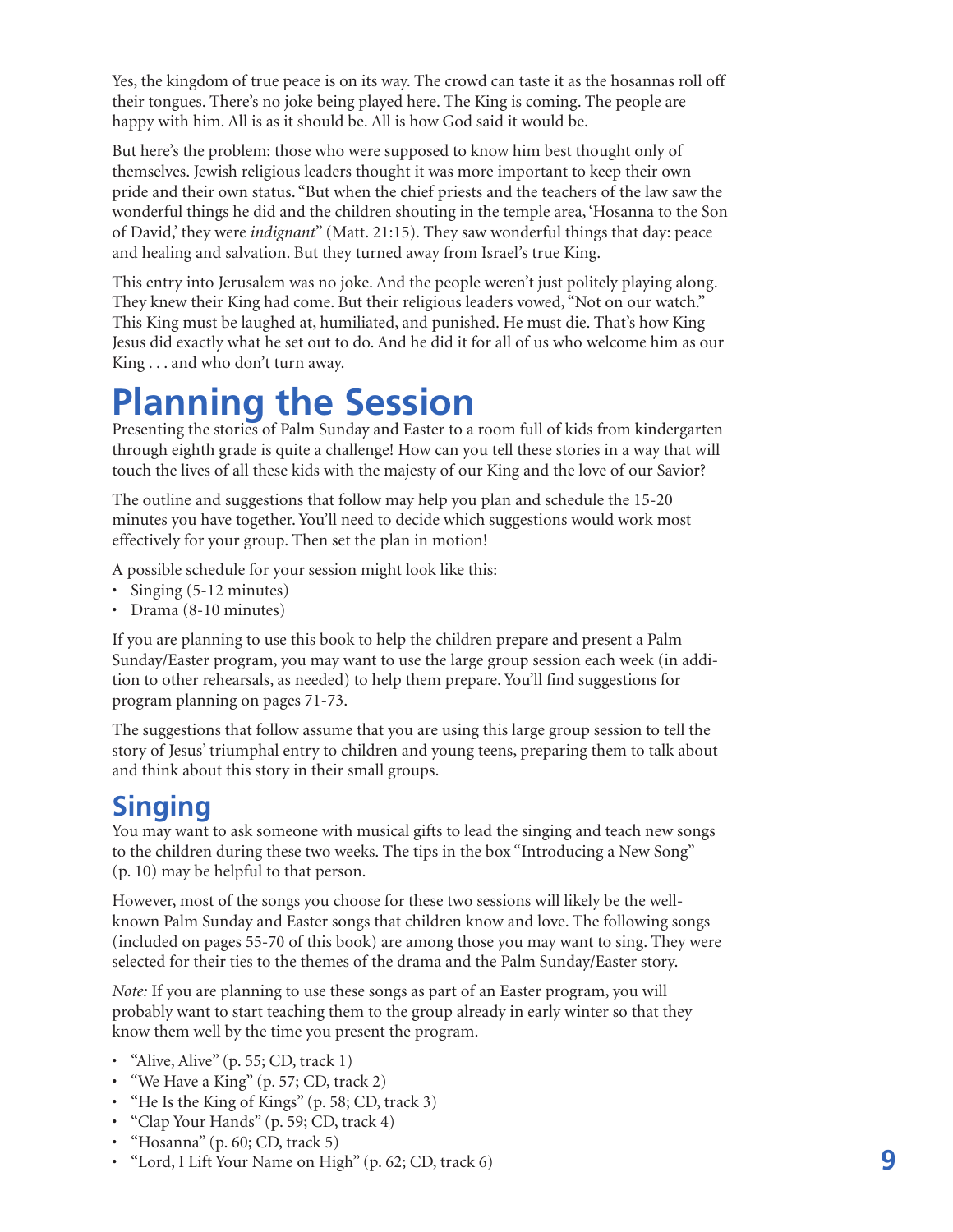- "He's Alive!"  $(p. 64; CD, track 7)$
- "God's Not Dead" (p. 65; CD, track 8)
- "Mighty Resurrection Day" (p. 67; CD, track 9)

Other songs you may want to consider (but that are not included in this book) include the following:

- "Shout Hosanna" by Robert C. Evans
- "He Is Exalted" by Twila Paris
- "King of Kings and Lord of Lords" by Sophie Conty and Naomi Batya
- "Ho-ho-ho-hosanna," arranged by Larry Haron
- "Oh, How Good Is Christ the Lord," a Puerto Rican folk hymn arranged by Dale Grotenhuis
- "Crown Him with Many Crowns" by Matthew Bridges and George J. Elvey (great congregational song)

#### **Introducing a New Song**

The way you introduce a new song is crucial—be sure you know the song well and have thought through ways to introduce it. Here are a few ideas to keep in mind:

- Many kids learn mostly by rote and repetition. Listen to the CD or play the tune and encourage the kids to join in on a line or phrase at a time. You may want to start by teaching them a phrase that repeats often.
- Make up motions that may go along with simple words, such as *step* or *Jesus,* to help them remember the words.
- Be enthusiastic! model your love of singing instead of being concerned about your performance.

#### **Drama**

Rehearsing and presenting a drama can be a fun and rewarding experience—both for the actors and for the people who view the drama. For this week's drama, "The King Rides," you will need seven or more actors (depending on how many extras you include). You'll want to find a team of actors, either teens or adults, and begin working with them early. This could be a wonderful opportunity for your middle school group to prepare and present something for the younger children. (See the tips for scheduling rehearsals on p. 5.) You'll also want to begin thinking about the costumes and props—and maybe ask someone to help you gather the things you will need.

#### **Costumes**

Plan early for costumes, but remember that they don't have to be fancy. Since this is a contemporary drama, most items you will need will be familiar and readily available. The following suggestions are only that—suggestions.

- As the news anchor, George should be dressed "professionally"—maybe a suit and tie.
- Jackie should look professional too: a suit of some kind, a dress, or slacks and a jacket.
- Make Mike look like a businessman.
- Rosie wears typical teen clothes.
- Rita wears "glamorous" teen clothes.
- Dress Mitch in jeans or old clothes.

#### **Props**

As with costumes, you can do as much or as little with props as you'd like. If you have a talented artist or designer, you may want to create a whole backdrop of Jerusalem. You also might want to design special lighting.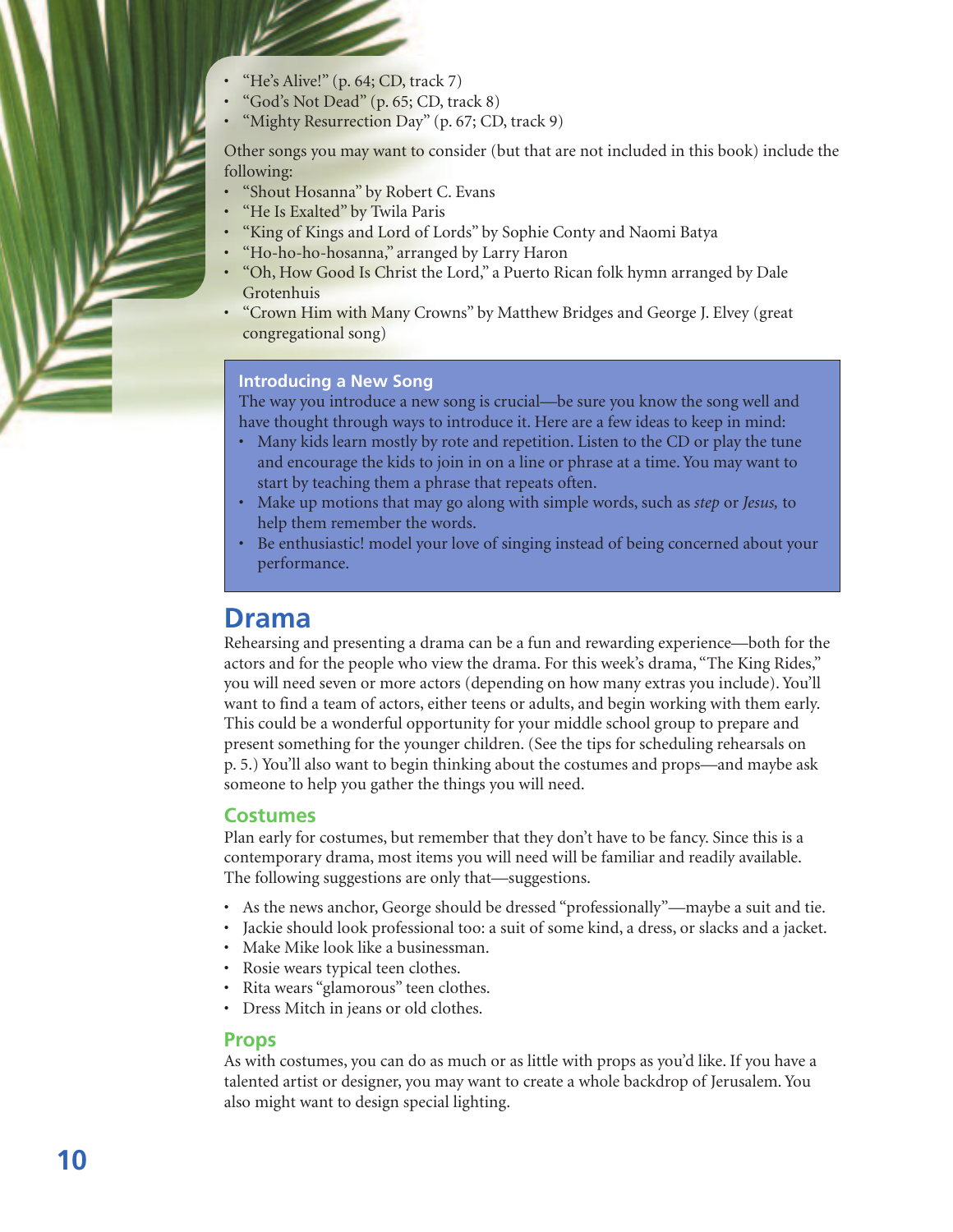But in most cases, the following simple props are all you need for an effective presentation:

- George: desk and papers with microphone, headphone or earpiece
- Jackie: clipboard and handheld microphone
- Mike: briefcase

You'll also need to make arrangements for Kelly's voice to come through the sound system of your auditorium.

## **Small Groups**

After the drama, children will meet in small groups. If your regular teachers are present for these two weeks, it would probably work best to have children meet with their groups as usual or to combine several groups together. Note that we have only included two session plans—one for children in K-3 and another for children in grades 4-8. Each leader will need to adapt the plan to the needs of his or her children.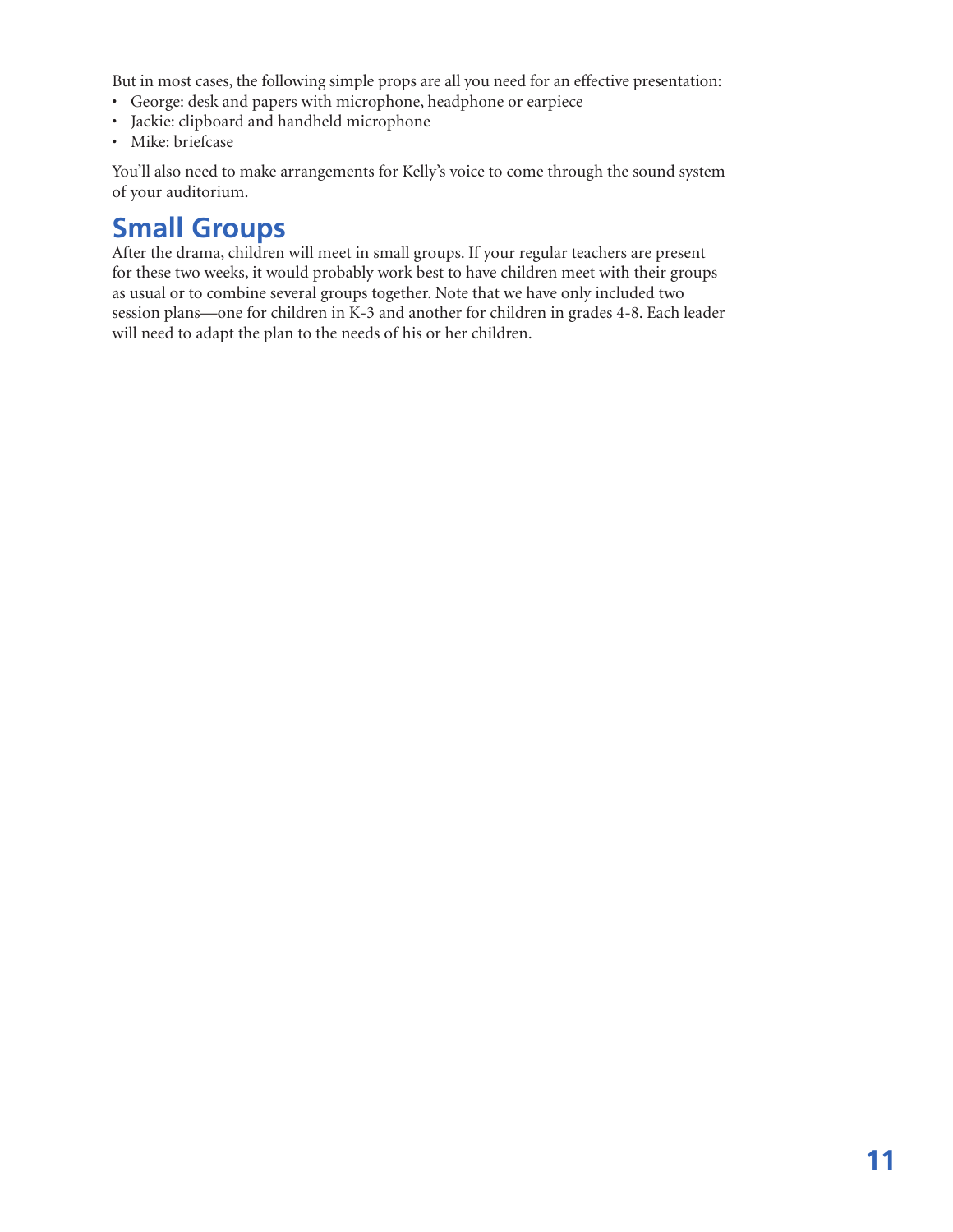**Small Group Session: Kindergarten-Grade 3**

# **Jesus Is Our King**

**Scripture** Matthew 21:1-17

## **Memory Fun**

Romans 10:9

#### **Focus**

We worship Jesus, our King.

## WORD**Search**

#### **Think About It**

Hans Christian Anderson tells a tale about an emperor who is riding into the city with brand-new clothes "designed" by his sly tailors. The people all "ooh" and "aah" as if he's decked out in really fine threads. But he's been tricked. What the people know that the king doesn't, is that his brand-new clothes are imaginary. The king is walking through town without any clothes. The people all play along with the joke. After all, this is the king, and it wouldn't do to show disrespect. But a little child has no such inhibitions and simply blurts out the truth: "Look at the king! The king is in his altogether."

#### **Pray About It**

**1**

Pray today that you will see clearly what Jesus has done for you. This King has already given you so much—peace, joy, love, and reconciliation with God the Father. He has already conquered death for you. And there's so much more to come. No one's going to pull the rug out from under you because Jesus' kingdom is forever secure. Give thanks.

Sometimes the story of Jesus' triumphal entry seems to be a variation on that theme. We readers are waiting for the rug (cloak) to be pulled out from under the colt. We're waiting for the little children to blow the whistle. There's King Jesus. But instead of riding on a kingly white charger, he enters town on a lowly donkey. The adults all expect big things to happen soon. They expect a king who will rescue them from the oppression of Rome. Here he is at last. But he's riding a donkey's colt. Is everybody in on the joke here? Are they all just playing along?

But no one seems to care. At least for now, this is as good as it gets. By throwing down their cloaks they give this gentle King the red carpet treatment. They know they have something good here, something the prophet Zechariah promised them: "Your king comes to you . . . riding on a don-

key" (Zech. 9:9). And if there's one thing Jewish

people know besides oppression, it's prophecy. They're ready. Jesus is their King.

They even have a rallying cry: "Hosanna! Hosanna!" It's a cry of praise that literally means "Save!" Here is their King fulfilling the prophecy and getting ready to save them. Even the children end up shouting praise: "Hosanna to the Son of David." Jesus has "King" written all over him. For what was the preferred royal mount of his human ancestor, old King David? Of all animals, a *mule!* Can you believe it? A lowly work animal, an animal of peace and service, just like this donkey.

#### **Tell About It**

What do you tell your kids about the triumphal entry? Help them see how Jesus got what he so richly deserved: praise from God's people (even though some refused to join the praise). Help them see their part in this praise. Tell them that Jesus is not a king like so many others who selfishly use worldly power to bring bloodshed and death. Jesus came to bring salvation and peace with God. He came to bring a wonderful kingdom that will never end—because nobody who lives there will ever *want* it to end. Teach them to sing "Hosanna!"—and really mean it.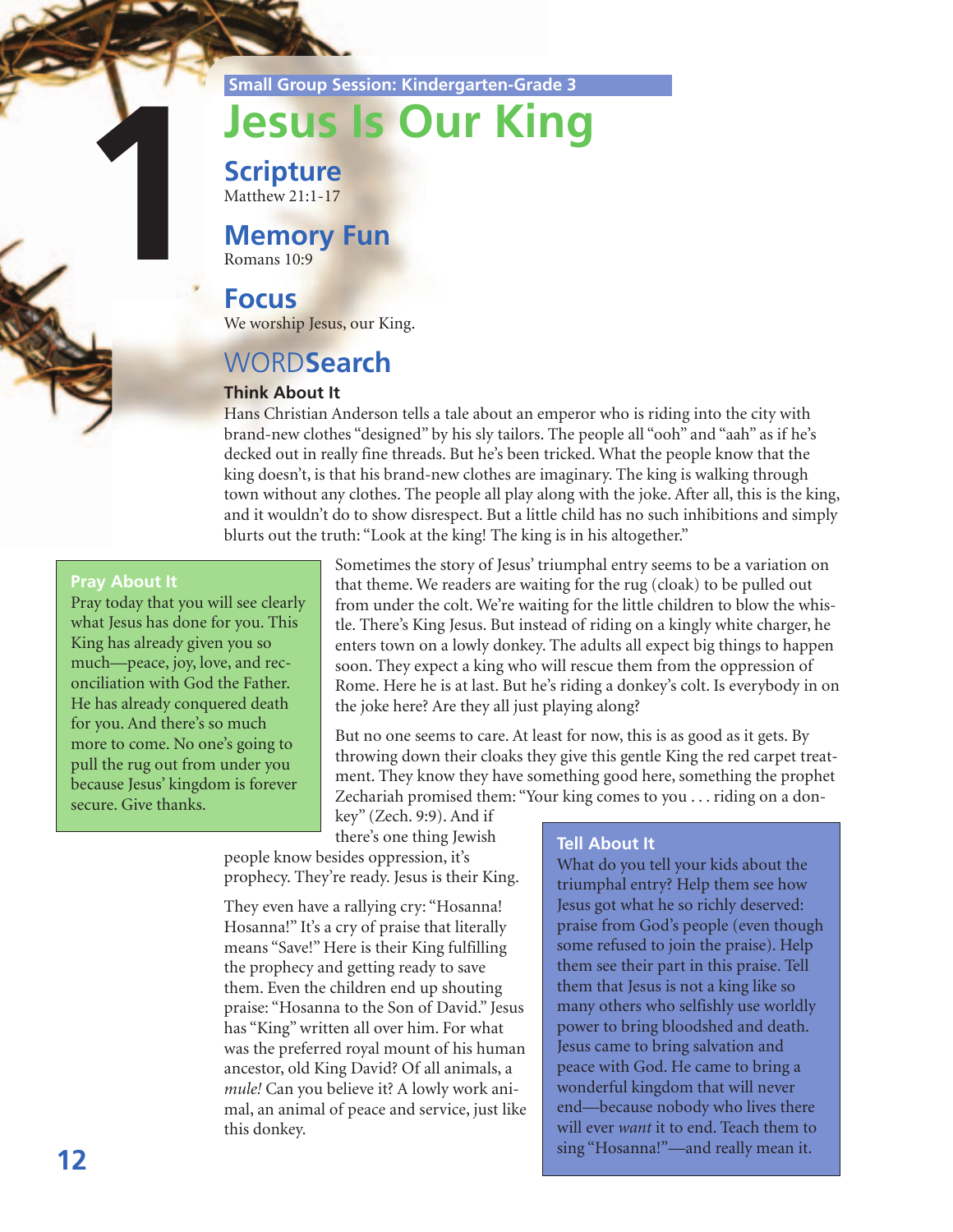Yes, the kingdom of true peace is on its way. The crowd can taste it as the hosannas roll off their tongues. There's no joke being played here. The King is coming. The people are happy with him. All is as it should be. All is how God said it would be.

But here's the problem: those who were supposed to know him best thought only of themselves. Jewish religious leaders thought it was more important to keep their own pride and their own status. "But when the chief priests and the teachers of the law saw the wonderful things he did and the children shouting in the temple area, 'Hosanna to the Son of David,' they were *indignant*" (Matt. 21:15). They saw wonderful things that day: peace and healing and salvation. But they turned away from Israel's true King.

This entry into Jerusalem was no joke. And the people weren't just politely playing along. They knew their King had come. But their religious leaders vowed, "Not on our watch." This King must be laughed at, humiliated, and punished. He must die. That's how King Jesus did exactly what he set out to do. And he did it for all of us who welcome him as our King . . . and who don't turn away.



#### **Goal**

Help the children sense that kings and queens get very special welcomes.

#### **Time**

5 minutes

**Materials**

■ Red rug or inexpensive red fabric

■ Paper crowns with children's names printed on them (pattern on reproducible page 75)

Before the children arrive, lay the "red carpet" on the ground near the door where they come in. As the children enter the room, give them the paper crowns and help them put them on.

Ask the children if they know why you laid out a red carpet for them. Then briefly tell them about some of the things people do to welcome special and famous people—



If you don't have time to prepare the crowns before the session, think of a special way to greet the children that makes them feel important—maybe bow to each child and welcome them by name.

especially kings and queens (lay out red carpets, drive them around in limousines, bow to them, provide servants for them, and so on).

If your children have just come from the large group presentation of the drama, ask them what they remember about the king in today's story. Did he come into town in a fancy car? Did he walk on a red carpet? Explain that together you will act out and remember what happened the day that Jesus came to Jerusalem.

If the children did not see the drama today, ask them to listen very carefully to the story you're about to tell—the story of the time a very special king came to a big city.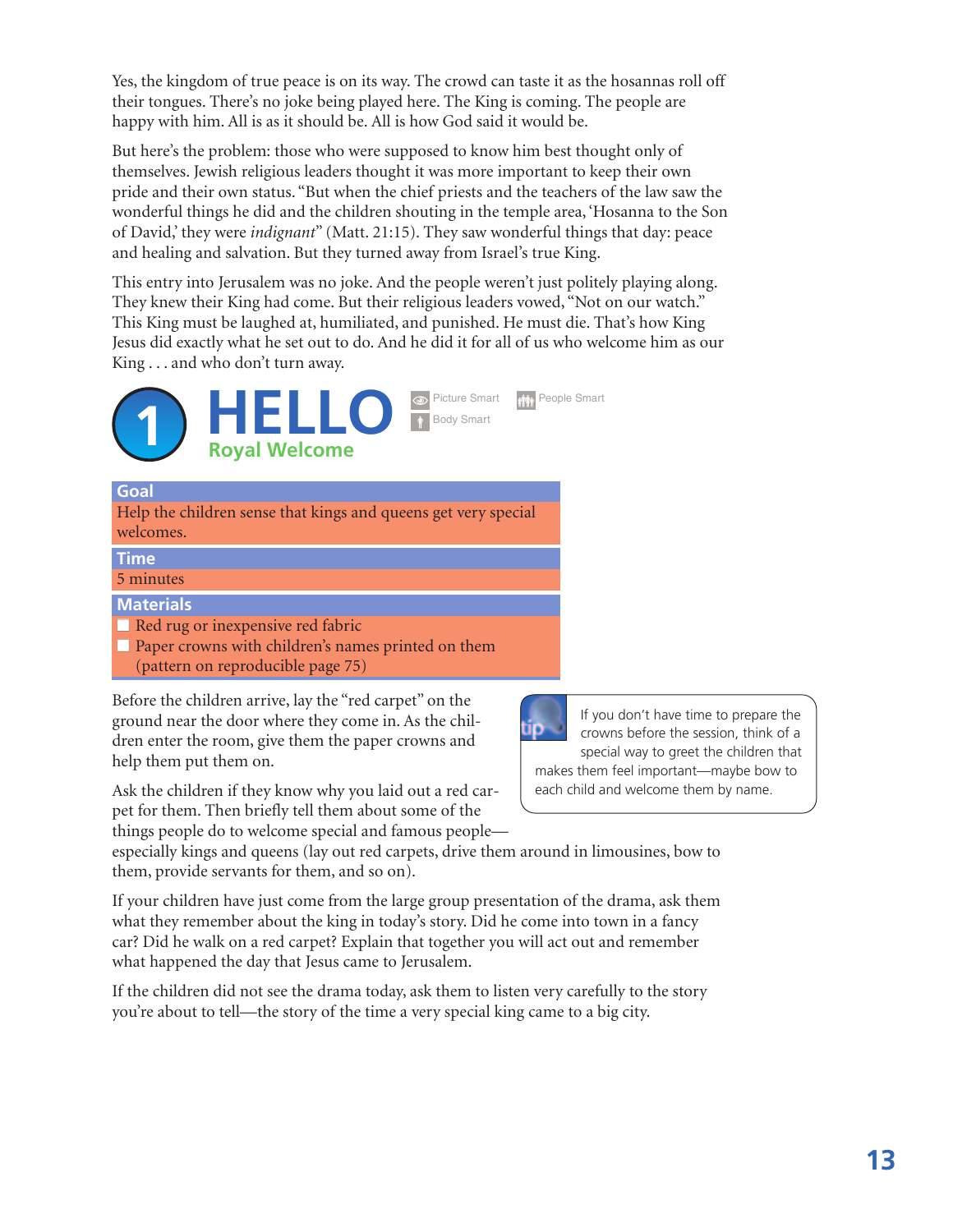



People Smart

#### **Goal**

Tell what happened when Jesus came to Jerusalem.

#### **Time** 10 minutes

**Materials**

**■** Story props: palm branches, coats, bathrobes, gray towel or blanket over a broom handle (for donkey)

If the children saw the drama in your large group session, explain that now you are all going to pretend that you were there that day, just like the people in the drama. You may want to assign the parts of Jesus and the disciples (two are enough!). The rest of the children can be the crowd. Give bathrobes to Jesus and the disciples. Give coats and palm branches to the rest of the children. Divide your room into two parts: Jerusalem and the road to Jerusalem. Place Jesus and the disciples at the far end of the road to Jerusalem. Ask the rest of the children to stand along the streets of Jerusalem. Then invite the children to act out their parts as you tell the story.

#### *The story follows:*

Jesus and his disciples were traveling to Jerusalem. **(Encourage your Jesus and disciples to begin walking very slowly toward the Jerusalem side of your room.)** Before they got to the city, Jesus stopped his disciples. "I want to ride into Jerusalem on a donkey," he told them. "Please bring me a donkey." **(Hold up broomstick donkey and beckon to the disciples.)**

The disciples found the donkey just where Jesus had said they would find it, and they led it back to Jesus. **(Give "donkey" to the disciples and tell them to "lead" it back to Jesus.)**

Jesus sat on the donkey's back. **(Encourage your Jesus to do so.)** And he and his disciples walked and rode toward the city of Jerusalem. **(Ask the children to do so.)**

The people of Jerusalem knew that Jesus was coming. They also knew that Jesus was a special king. So they wanted to give Jesus a king's welcome. They laid their coats on the street for him. **(Give the children time to lay their coats over the "road.")** As Jesus rode his donkey through Jerusalem on the road covered with coats **(encourage Jesus and the disciples to enter Jerusalem on the road),** they waved their palm branches and yelled, "Hosanna! Hosanna! Hosanna in the highest!" **(Encourage the children to really enjoy the parade—they should wave their palm branches and yell "Hosanna!" You may want to explain that** *hosanna* **means "save"; it's a word we use to praise Jesus, like the words "Alleluia" or "Praise him!")**

The people knew that Jesus was a king. That's why they gave him such a big welcome.



If the children did not hear the story in a large group session, you may want to invite a guest storyteller to join your group today and tell the story as an eyewitness account: "I was there that day! You'll never quess what happened. . . . '

But they didn't know what we know—that Jesus is the King of the whole world and of heaven too. Jesus is the King of kings! **(Encourage the children to continue with their praise and palm waving. If you learned "We Have a King" or "He Is the King of Kings" or another suitable song, have the children sing it together as part of your celebration.)**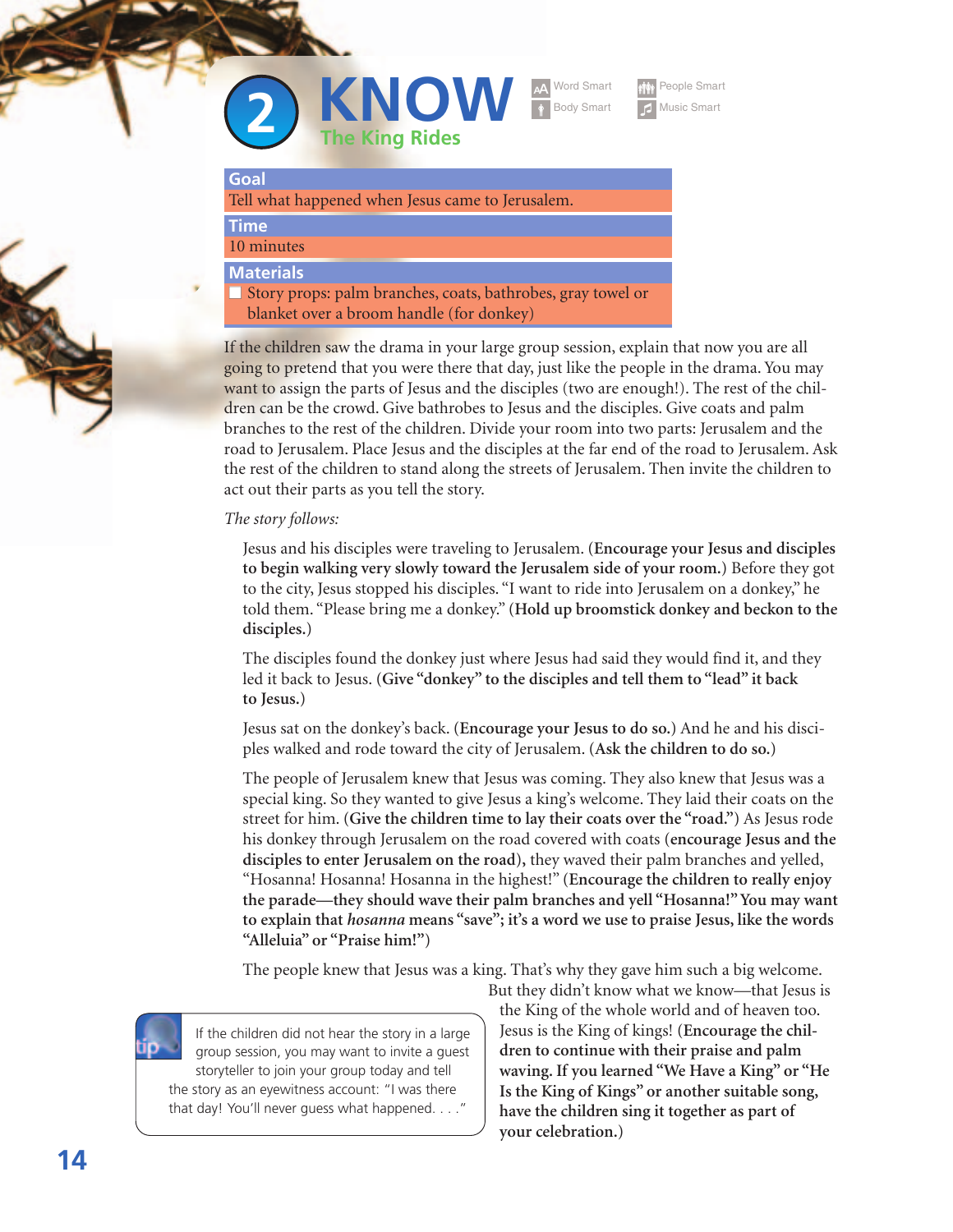## **Storybook: "King Jesus Rides into Jerusalem"** and or option

A Word Smart **O** Picture Smart **Final People Smart** 

#### **Time** 10 minutes

#### **Materials**

- Storybook (copied and assembled, reproducible pages 77-78), one per child
- Picture books of Jesus' triumphal entry (optional)

If you'd prefer to read the story to the children, you can use the storybook that the children will be sharing with their families this week. Assemble a sample book ahead of time and show the children the pictures as you read through the pages together.



If your children really enjoy listening to stories, you may want to look for a colorful picture book account of Palm Sunday and use that to tell the story today. Or bring several books and let the children compare the pictures and tell the story by looking at the pictures.

#### **Goal**

Realize that Jesus is a special king.

#### **Time**

5 minutes

#### **Materials**

None needed

When you have finished reviewing or telling the story to the children, gather them around you in a circle. Ask them to close their eyes for a minute and to pretend that they were there that day in Jerusalem. Then help them think about the story and what it means for us by asking some of the following questions (taken from page 8 of the storybook):

- **I wonder what it was like seeing all those people waving palm branches. . . . I wonder if their voices were loud. . . .**
- **I wonder how Jesus felt riding on the donkey and listening to the people. I wonder if he was smiling. . . .**
- **I wonder if the children were smiling and happy. . . .**
- **I wonder if the people knew that Jesus was a King. . . .**
- **I wonder if you know that Jesus is your King too. . . .**

Tell the children how wonderful it makes you feel to know that King Jesus loves and cares for each one of you. Then invite them to join you in the following prayer. Explain that each time you hold up your hand, they should say "Hosanna!" (Practice a few times before you begin the prayer!)

Dear Jesus, like the children in Jerusalem, we want to praise you. **Hosanna!** You are a great and wonderful King. **Hosanna!** You loved each of the people who welcomed you to Jerusalem. **Hosanna!** And you love us too. **Hosanna!** Thank you for being our Lord and King **Hosanna!** Amen.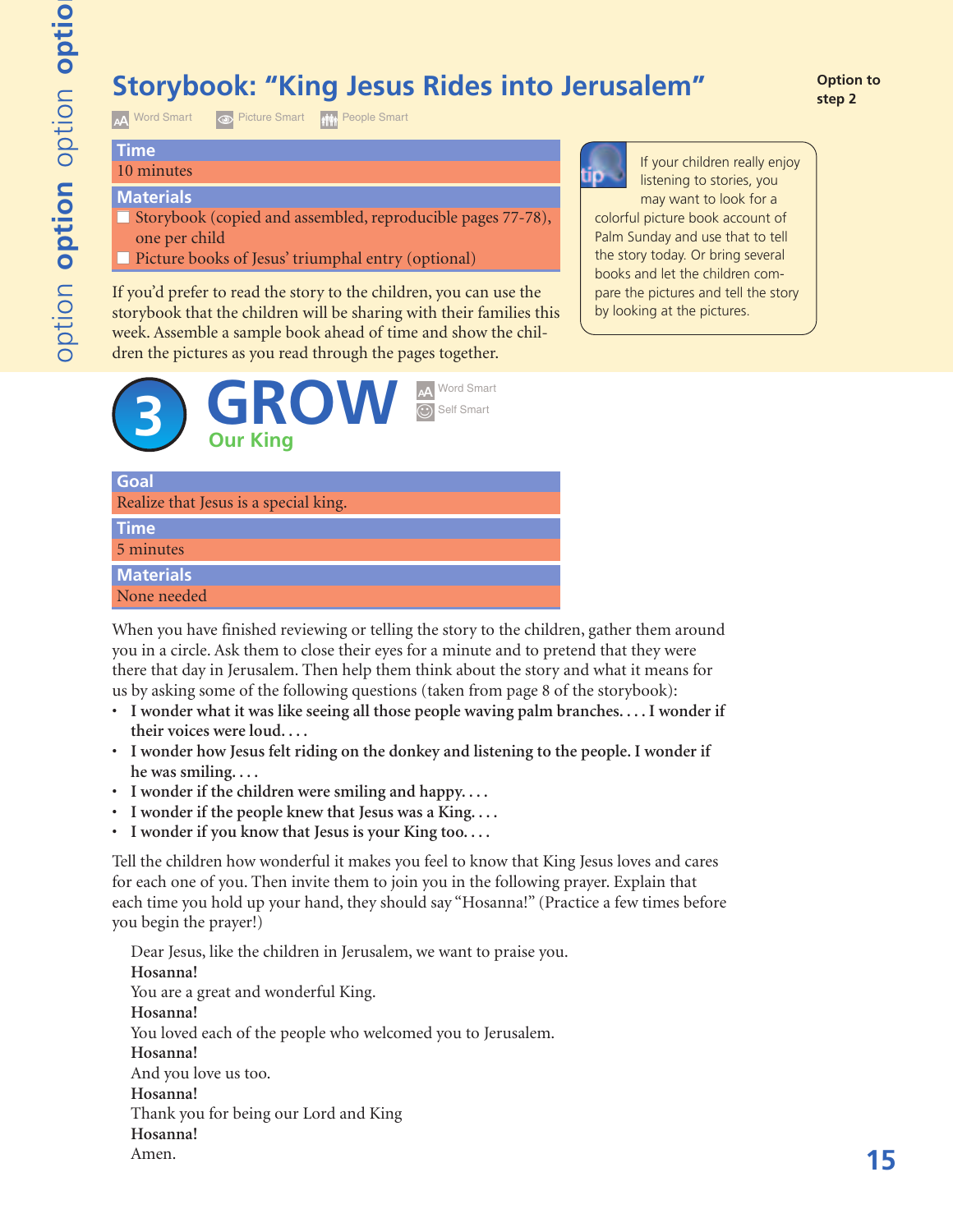

| Goal                     |  |  |
|--------------------------|--|--|
| Worship Jesus, our King. |  |  |
|                          |  |  |

**Time** 25 minutes

**Materials**

See individual projects (below) for lists

Continue the spirit of praise to King Jesus in the remainder of your session by providing food, playing and/or singing music, and choosing one or more of the activities below activities that will help the children remember the story and continue the celebration.

## **Two-Week Project Idea Triumphal Tambourines**

> Word Smart NPicture Smart ¯ Music Smart

#### **Time** 15 minutes each week

#### **Materials**

- 8 oz. size plastic whipped topping container, no lid, one per child
- Colored pipe cleaners, three per child
- Paper punch
- Sharp scissors or utility knife for adult use
- **■** 11 ⁄4" fender washers, six per child
- Palm Sunday/Easter stickers
- Duct tape in various colors—red, blue, yellow, and green
- (or large label stickers)
- Colored pencils
- Permanent markers for older children



Rather than just shaking the tambourines, we have found that if you tap them strongly against your opposite hand, you get a louder sound.

If you choose this project, the children will make their own tambourines to use in accompanying the singing in your Easter program and/or large group session. Having the children do this craft may involve a lot of work for you and others before the session, but we think you'll find it's worth it!

If you have a large class or are working with very small children, you may want to invite one or more helpers to join your group today. (A class of middle school kids would be ideal!) Make a sample or two ahead of time to show

the children how fun these instruments can be.

You'll need to carefully walk the children through each step of the process as described and pictured. **Notice that we include only the first half of the project here. Directions for finishing the tambourines appear in session 2.**

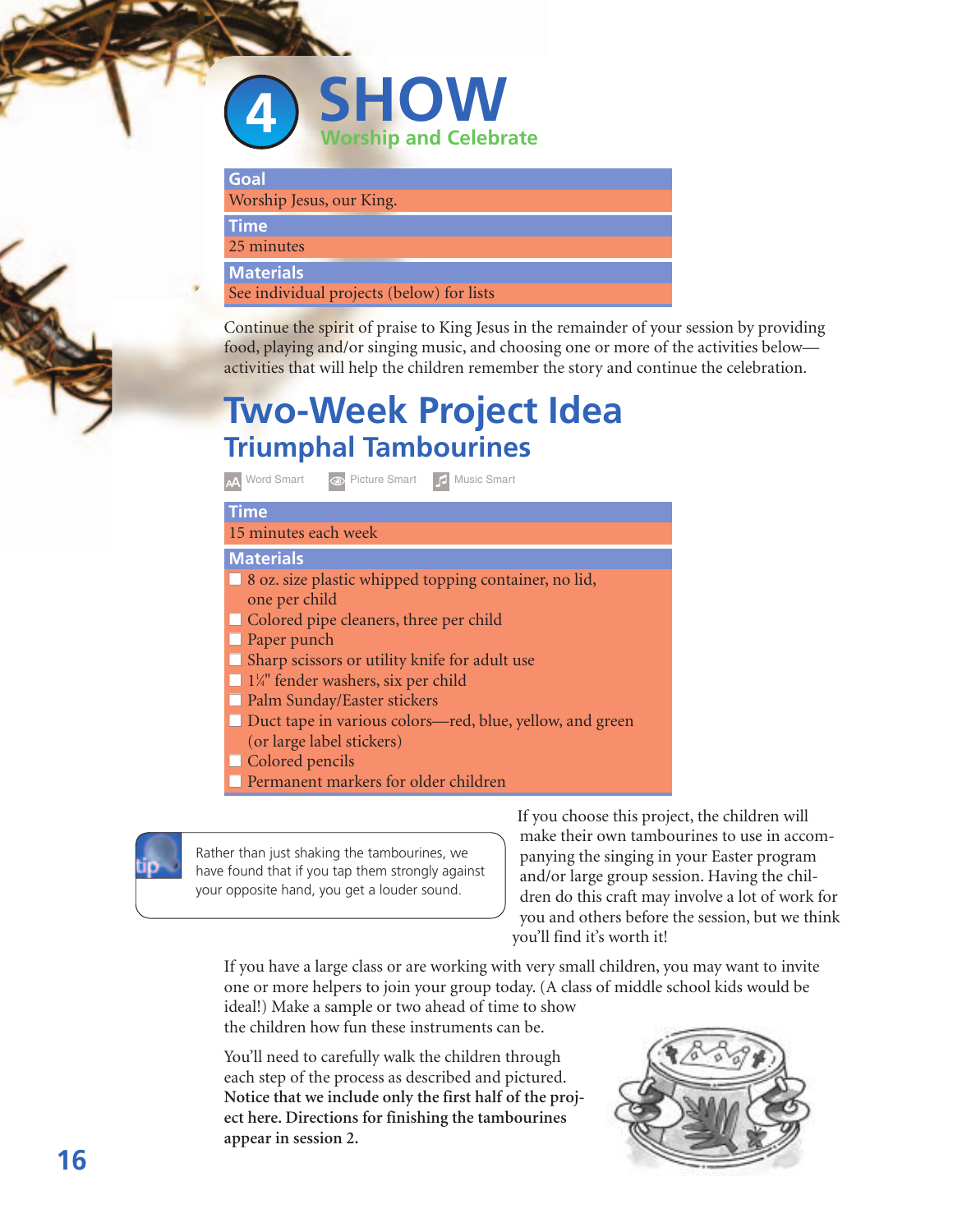*Step 1:* Hand out 2"-3" strips of duct tape the children can use to cover the sides of their container, especially any writing that may be there. The children can use overlapping strips of tape to "patch" over the words on the container. You may wish to do this step yourself ahead of time if you're working with small children.

*Step 2:* Encourage the children to decorate the outside bottom of their containers today. (This will eventually be the top of the tambourine.) They can use stickers, colored pencils, and permanent markers. Encourage them to draw things that relate to the Bible stories (cross, crown, palm branches, sunlight, angels, and so on).

> If you think the children are not familiar with the Easter story they will hear next week, include only pictures that tie to the Palm Sunday story.

#### **Teacher Preparation for Week 2**

- 1. Cut three oblong-shaped holes (3" x 1") in the sides of each plastic container, using either sharp scissors or a utility knife. It may help to draw the shapes on the container prior to cutting them out.
- 2. Using a paper punch, punch a hole above and below the center of each oblong hole.

3. For safety, fold the ends of each pipe cleaner so they are not sharp.

## **One-Week Project Idea Storybook: "King Jesus Rides into Jerusalem"**

AA Word Smart **OD** Picture Smart **Right** People Smart

#### 10 minutes

**Time**

#### **Materials**

■ Storybook pages (reproducible pages 77-78), one set per child ■ Markers or crayons

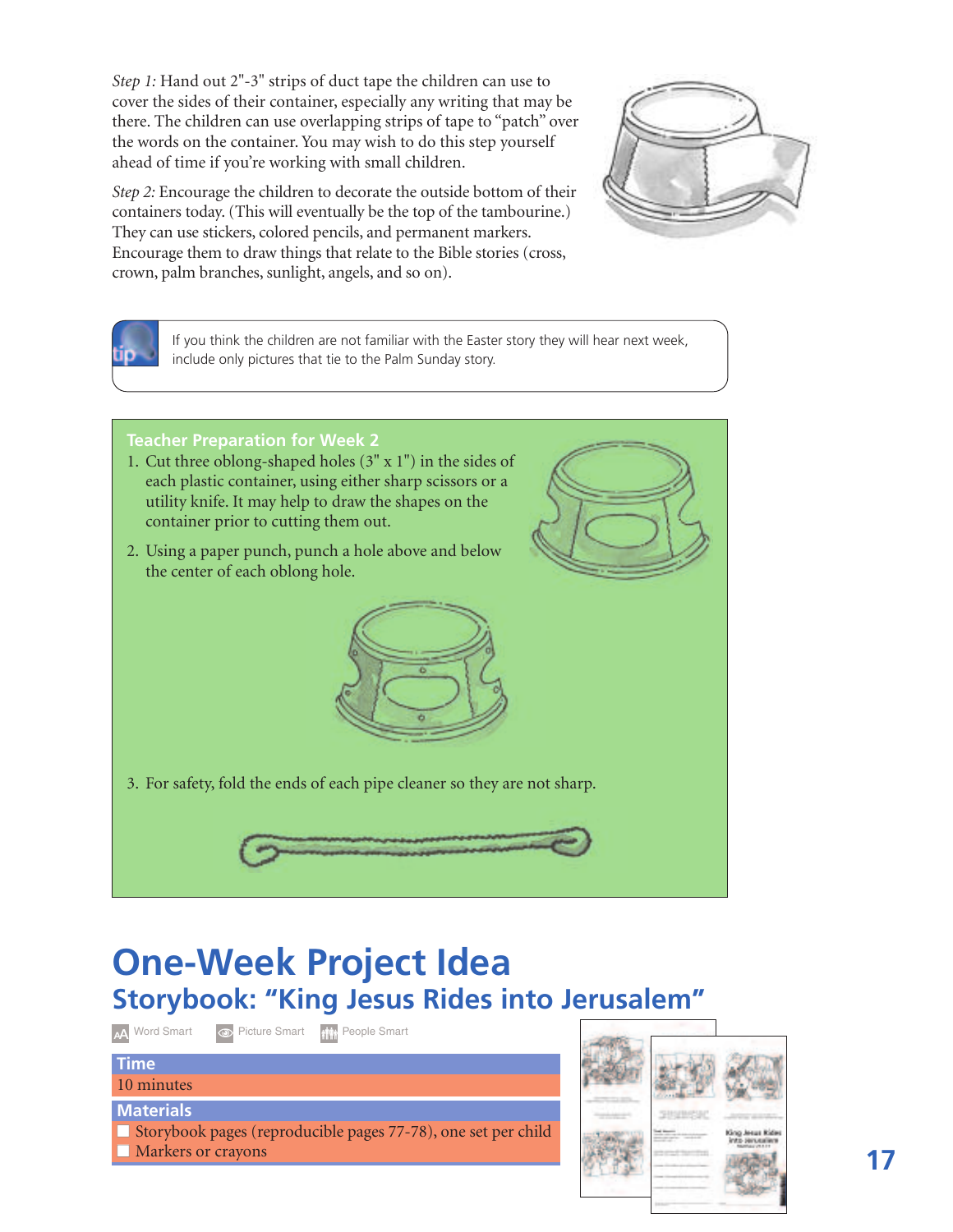Distribute copies of the storybook pages to each child. Show them how to fold the pages into a book. Then make crayons and markers available and give the children the opportunity to color their books. Encourage the children to use the book at home this week to tell the story of King Jesus to their families and friends.



#### **Time**

20-25 minutes

#### **Materials**

- 18" (45 cm) dowel rods, one per child
- **■** 10" x 12" (25 x 30 cm) pieces of nylon fabric (ripstop or flag/sport nylon), one per child
- Pinking shears
- **■** Crayons
- Craft glue (tacky glue)
- Drawing paper (10" x 12" or 25 x 30 cm), one sheet per child
- **■** Sample flags (reproducible page 76)

NON · HARDENING

in for the

These flags are a great craft and can also be used for an Easter program, if you plan to have one. During the singing of the processional song, the children can enter waving their flags and then mount them in long flower boxes placed in the front of the sanctuary or auditorium. Prepare the flower boxes ahead of time by putting non-hardening clay in the bottom so that the children can stick their flags in it.



snugly. Then flip the box over so that the flags the children mount in the holes are very visible.





If you don't plan to have a program, you may want to talk to your pastor or another worship leader about letting the children use the flags somehow in church on Easter Sunday.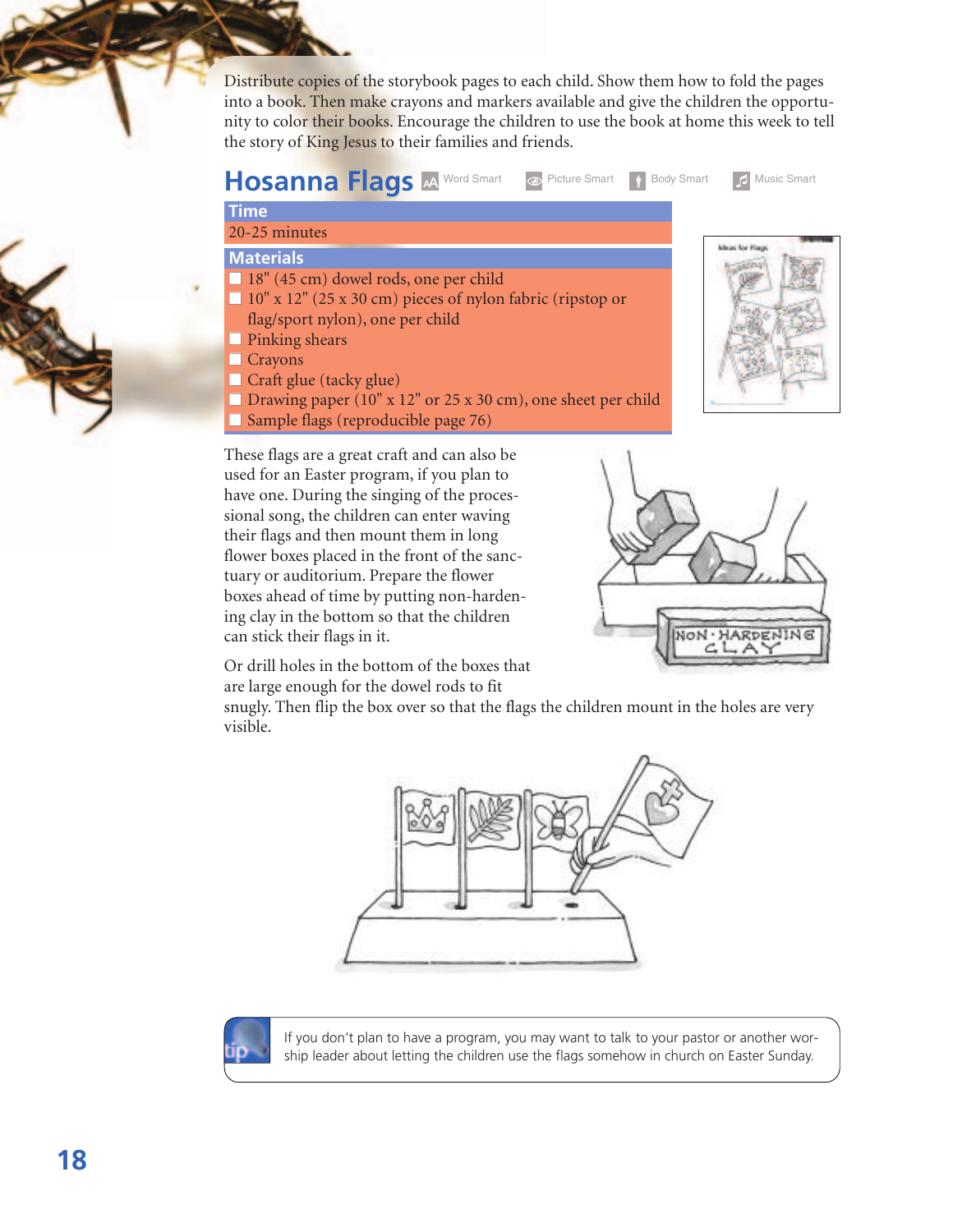#### **Before the Session**

If you are working with young children, you (or a volunteer) may want to do the following before the session:

- 1. Using pinking shears, cut a 10" x 12" (25 x 30 cm) piece of nylon fabric for each child.
- 2. Generously pour glue along the 10" (25 cm) side edge of the fabric. Lay the dowel over the glue and roll up  $1\%$  to 2 turns of the dowel. When done rolling, add a thin layer of glue along the "rolled edge" to secure in place. Pinch and rub the glued edges.
- 3. If you are working with kindergarten or first-grade children, you may want to print words on the flags ahead of time and/or draw the outline of a symbol (crown, palm leaves, cross, and so on) that the children can color and/or decorate. See samples on reproducible page 76.



If you plan to use these flags in an Easter program, you may want to include some Easter designs as well as Palm Sunday designs. Tell the children that some of the flags are pictures of the wonderful story they will hear next week—the story about how Jesus, the King, showed his great love for us.

#### *Directions for the activity follow:*

Give the children each an undecorated flag, then walk them carefully through the following steps:

*Step 1:* Have the children draw a "Palm Sunday" design on paper. If you plan to use the flags in an Easter program, you may want to include some Easter designs too. If children don't know the Easter story, tell them they will hear all about how Jesus died and came to life again in your next session! Show them the samples on reproducible page 76 if you feel your group needs some suggestions. They should also practice writing the words to see how they will fit on the fabric.

If you're working with very small children, you may either want to do some of the flag design ahead of time (see box above) or have a volunteer (perhaps a middle school student) work with each child in creating a flag. Another possibility is to just invite the children to decorate the flags with bright colors—and not try to add pictures or words.

*Step 2:* Have children draw their designs on their flags with crayons. The crayons show up nicely on this nylon fabric. Light-colored crayons are great on dark fabric.

*Step 3:* If time allows, kids can draw the same or a different design on the opposite side of the fabric. Then have a parade! Play some Palm Sunday songs and let the children march and sing.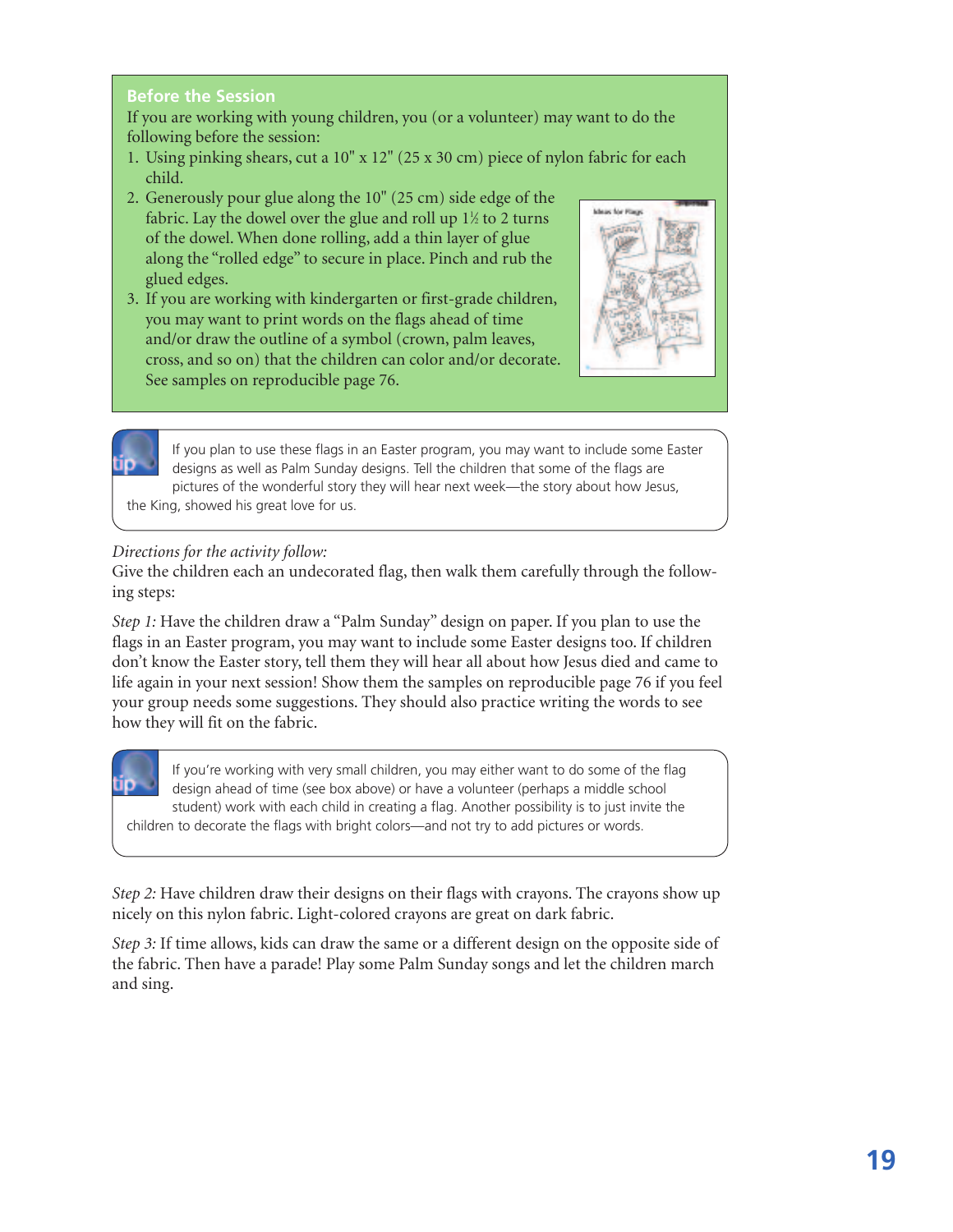**Small Group Session: Grades 4-8**

# **Jesus Is Our King**

**Scripture** Matthew 21:1-17

## **Memory Challenge**

Romans 10:9

#### **Focus**

We worship Jesus, our King.

## WORD**Search**

#### **Think About It**

Hans Christian Anderson tells a tale about an emperor who is riding into the city with brand-new clothes "designed" by his sly tailors. The people all "ooh" and "aah" as if he's decked out in really fine threads. But he's been tricked. What the people know that the king doesn't, is that his brand-new clothes are imaginary. The king is walking through town without any clothes. The people all play along with the joke. After all, this is the king, and it wouldn't do to show disrespect. But a little child has no such inhibitions and simply blurts out the truth: "Look at the king! The king is in his altogether."

#### **Pray About It**

**1** 

Pray today that you will see clearly what Jesus has done for you. This King has already given you so much—peace, joy, love, and reconciliation with God the Father. He has already conquered death for you. And there's so much more to come. No one's going to pull the rug out from under you because Jesus' kingdom is forever secure. Give thanks.

Sometimes the story of Jesus' triumphal entry seems to be a variation on that theme. We readers are waiting for the rug (cloak) to be pulled out from under the colt. We're waiting for the little children to blow the whistle. There's King Jesus. But instead of riding on a kingly white charger, he enters town on a lowly donkey. The adults all expect big things to happen soon. They expect a king who will rescue them from the oppression of Rome. Here he is at last. But he's riding a donkey's colt. Is everybody in on the joke here? Are they all just playing along?

But no one seems to care. At least for now, this is as good as it gets. By throwing down their cloaks they give this gentle King the red carpet treatment. They know they have something good here,

something the prophet Zechariah promised them: "Your king comes to you . . . riding on a donkey" (Zech. 9:9). And if there's one thing Jewish people know besides oppression, it's prophecy. They're ready. Jesus is their King.

They even have a rallying cry: "Hosanna! Hosanna!" It's a cry of praise that literally means "Save!" Here is their King fulfilling the prophecy and getting ready to save them. Even the children end up shouting praise: "Hosanna to the Son of David." Jesus has "King" written all over him. For what was the preferred royal mount of his human ancestor, old King David? Of all

#### **Tell About It**

What do you tell your kids about the triumphal entry? Help them see how Jesus got what he so richly deserved: praise from God's people (even though some refused to join the praise). Help them see their part in this praise. Tell them that Jesus is not a king like so many others who selfishly use worldly power to bring bloodshed and death. Jesus came to bring salvation and peace with God. He came to bring a wonderful kingdom that will never end—because nobody who lives there will ever want it to end. Teach them to sing "Hosanna!"and really mean it.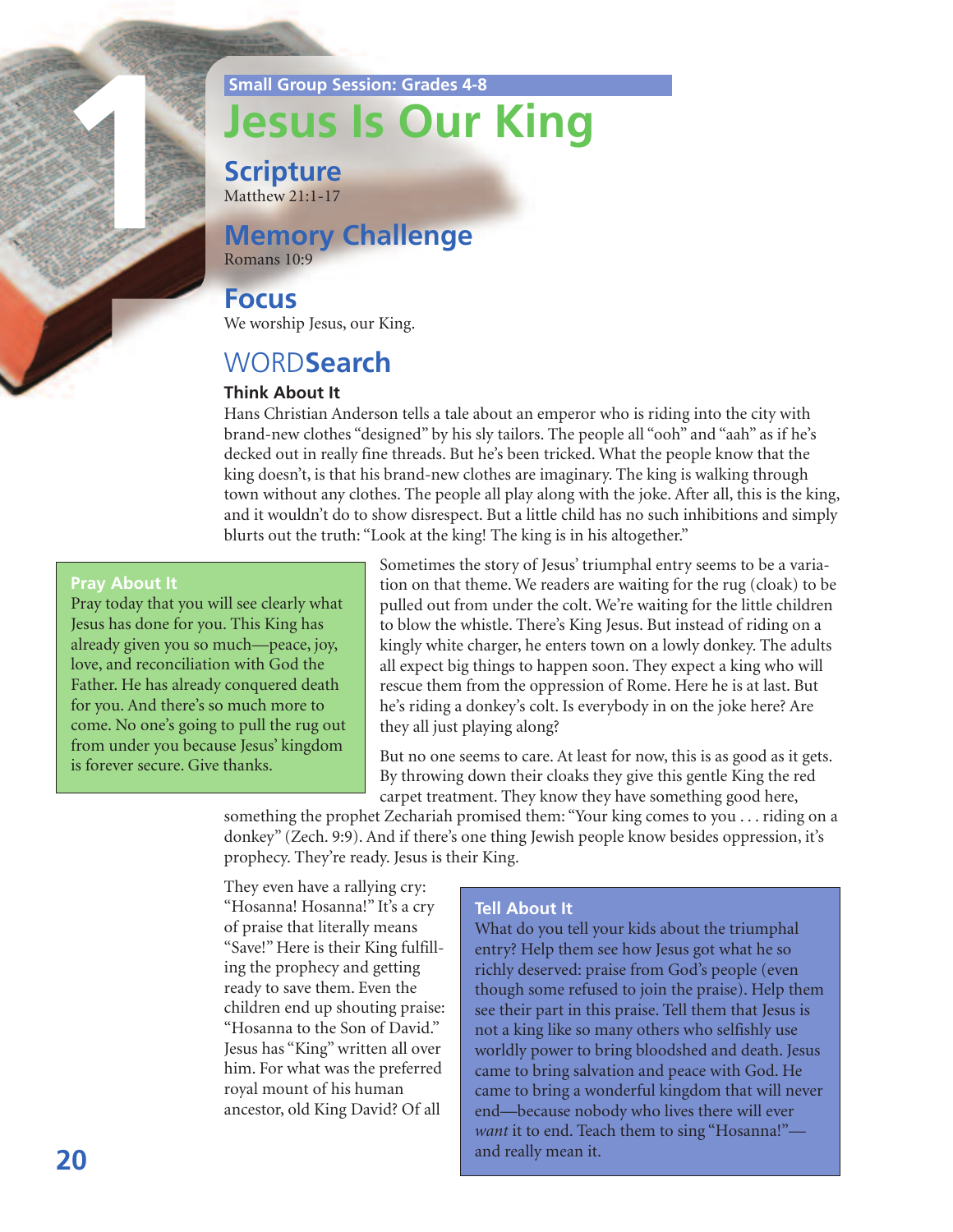animals, a *mule!* Can you believe it? A lowly work animal, an animal of peace and service, just like this donkey.

Yes, the kingdom of true peace is on its way. The crowd can taste it as the hosannas roll off their tongues. There's no joke being played here. The King is coming. The people are happy with him. All is as it should be. All is how God said it would be.

But here's the problem: those who were supposed to know him best thought only of themselves. Jewish religious leaders thought it was more important to keep their own pride and their own status. "But when the chief priests and the teachers of the law saw the wonderful things he did and the children shouting in the temple area, 'Hosanna to the Son of David,' they were *indignant*" (Matt. 21:15). They saw wonderful things that day: peace and healing and salvation. But they turned away from Israel's true King.

This entry into Jerusalem was no joke. And the people weren't just politely playing along. They knew their King had come. But their religious leaders vowed, "Not on our watch." This King must be laughed at, humiliated, and punished. He must die. That's how King Jesus did exactly what he set out to do. And he did it for all of us who welcome him as our King . . . and who don't turn away.



| Goal                                                       |
|------------------------------------------------------------|
| Think about how we would welcome a very important visitor. |
| <b>Time</b>                                                |
| 10 minutes                                                 |
| <b>Materials</b>                                           |
| $\Box$ Paper                                               |
| $\Box$ Pens or pencils, markers                            |

Before the group arrives, write the following on a board or newsprint, where everyone can see it.

#### **The president/prime minister is visiting your school, and you're in charge of planning a welcome party for him or her. What would you do?**

Make paper, pens or pencils, and markers available to kids as they arrive. Invite them to write, draw, or get ready to act out answers to the question. When everyone has arrived, invite volunteers to show or tell the group how they answered the question. Conclude together that most of us would try to plan something pretty special if we knew such an important person were coming to visit!

Remind them that the drama they just saw was about an important person coming to visit too. (If you didn't see the drama yet, tell them that the story they're about to hear or participate in is about an important king visiting a big city.) The people who lined the streets of Jerusalem thought Jesus had come to be their earthly king, someone who could keep them safe from other rulers or countries. But they would soon find out that Jesus was a different kind of king.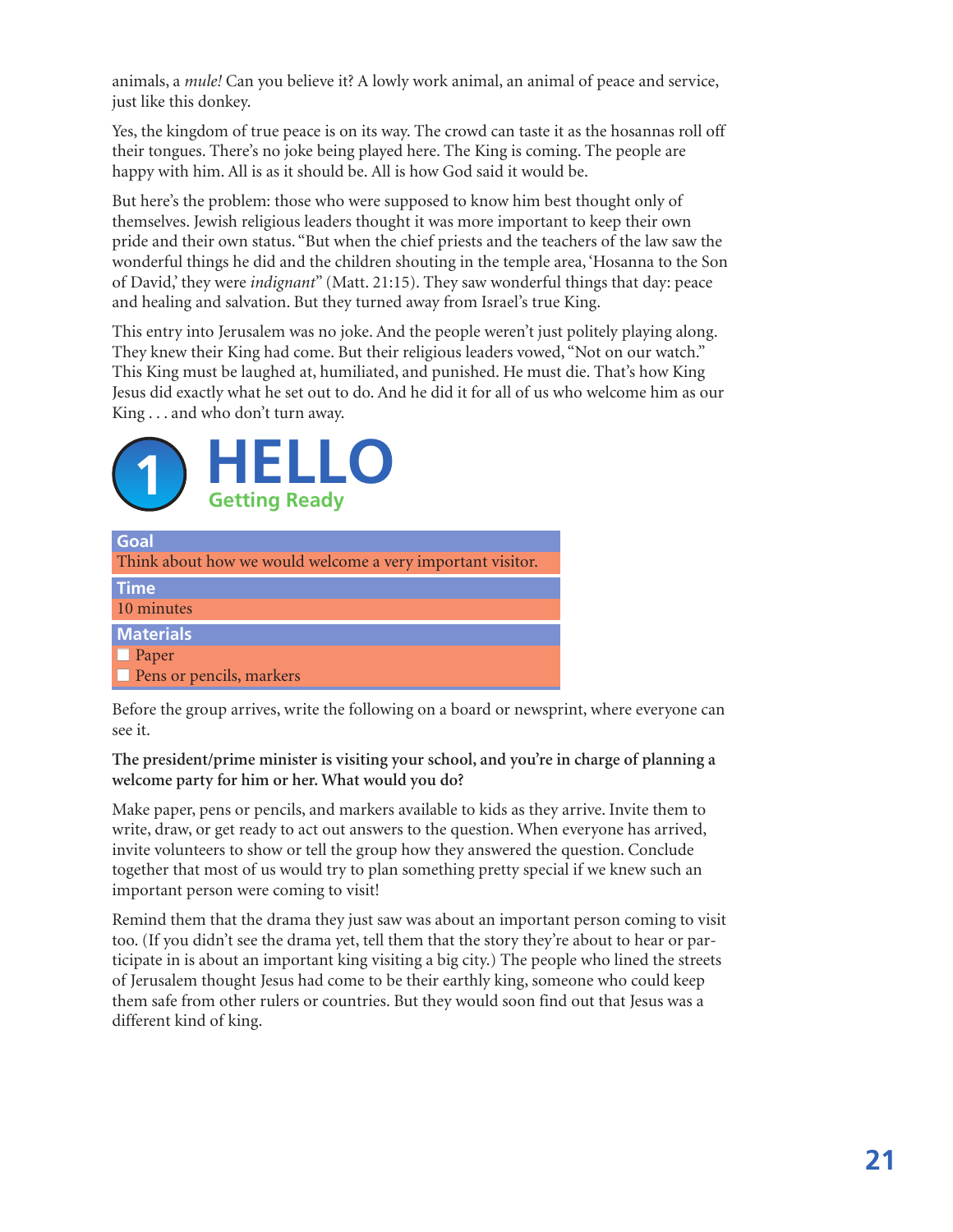

#### **Goal**

Tell what kind of a king Jesus really is.

**Time** 10 minutes

**Materials**

**■** Bible

■ Script: "A Royal Welcome" (reproducible page 79),

one copy per student

**of the contract of the contract of the contract of the contract of the contract of the contract of the contract** 

n

**ptio n**optio n

**tio**

**op tio n** o  $\Omega$ tio  $\subseteq$ **o p tio n**

**p**group members can hear their own radio play.**tio n**If you have enough time, you may want to audiotape the reader's theater drama and then play it back so the

If your group saw the drama in the large group session, review the story by reading the Scripture passage together today: Matthew 21:1-17. Either have a volunteer read the passage from the Bible or use the reader's theater version of the drama (reproducible page 79). If you have a small group, you can assign more than one

part to some members of the group and invite all group members to read the parts of the Crowd, City People, and Children. Since some kids are uneasy about reading in a group, you may want to ask for volunteers for the longer parts, such as Narrators 1 and 2 and Jesus. Give the readers a few minutes to look over their parts; then read through the passage together.

**Option to step 2**

The King Rides **And Word Smart of Body Smart Time** 10-15 minutes **Materials ■** Drama: "The King Rides" (reproduced from pages 47-50), one copy per student

If you do not have a large group session before you meet together as a small group, consider reading through the drama together today. Ask for volunteers for the various roles and either walk and read your way through the skit, or have kids sit around the table and read the skit as a reader's theater. Give cast members a few minutes to read through their parts before beginning the drama.



Comment that even though everything looks happy and wonderful in Jerusalem on Palm Sunday, Jesus knows that sadness is just around the corner. Invite the children to tell you

**22**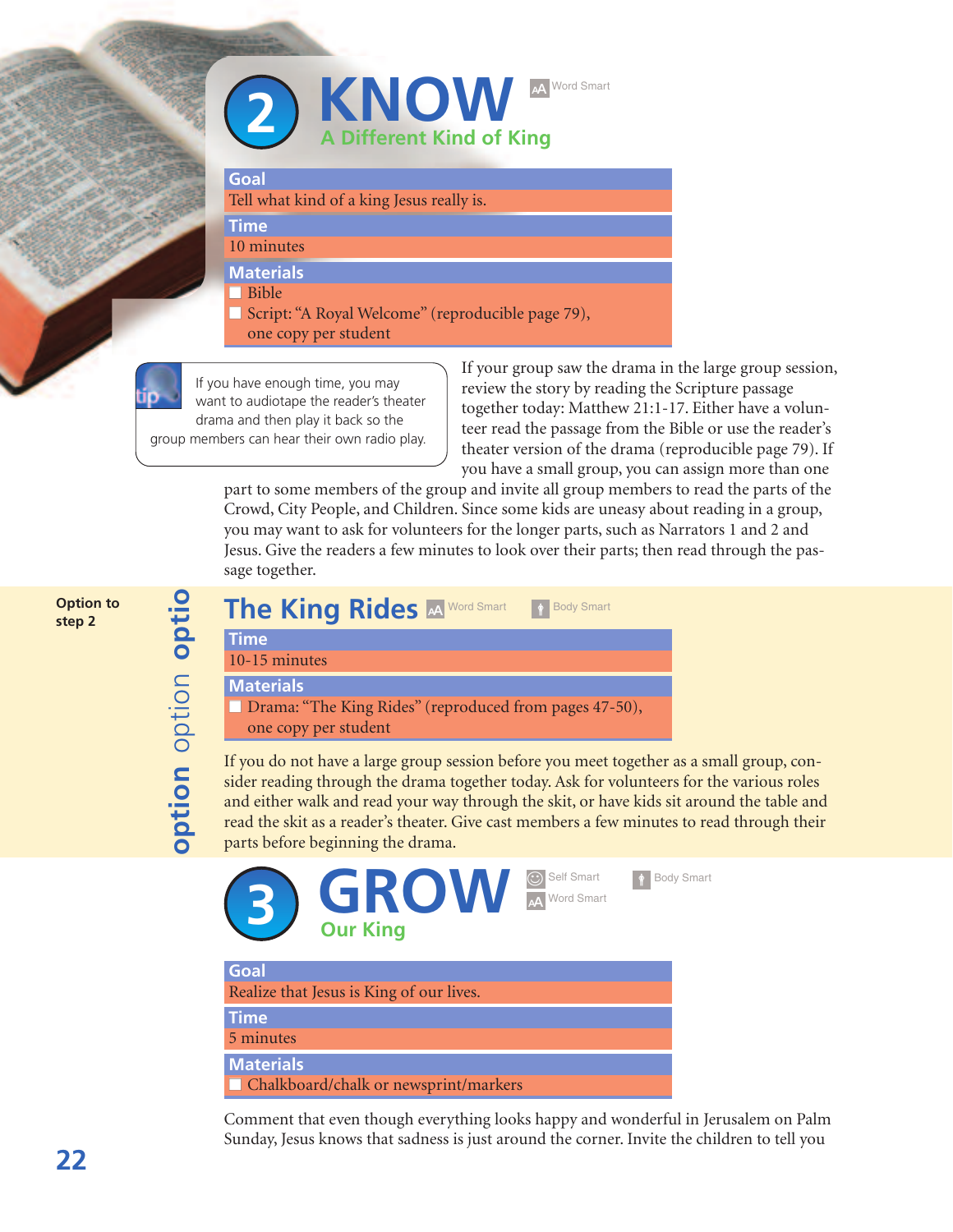what they know about the events of the week following Palm Sunday. As they mention things, list them on a board or on newsprint.

Conclude by noting that we can celebrate the coming of the King on Palm Sunday too. And because we know the truth about Good Friday and Easter we know what kind of king Jesus really is—the King of our world and King of our lives.



If none of your children are familiar with the events of Passion week and Easter Sunday, tell them briefly that Jesus was no ordinary

king. He is the King of heaven who came to earth because he loved us so much. He loved us enough to die for us and to rise again from the dead for us. Explain that they will hear that story next Sunday

Ask the group to join you in a prayer to King Jesus. If you think members of your group would feel comfortable doing so, have them kneel—an appropriate way to come before a king. Explain that you will begin by saying, "We praise you, King Jesus." Then go around the circle and have each member repeat the sentence, using whichever verb they want (We honor you . . . We worship you . . . We thank you . . . We love you . . . ). Conclude the prayer by thanking King Jesus for loving us enough to die for us so that we can live forever.



| <b>Goal</b><br>Worship Jesus, our King.   |
|-------------------------------------------|
| <b>Time</b>                               |
| 25 minutes                                |
| <b>Materials</b>                          |
| See individual projects (below) for lists |

Continue the spirit of praise to King Jesus in the remainder of your session by providing food, playing and/or singing music, and choosing one or more of the activities below activities that will help the group remember the story and continue the celebration.

## **Two-Week Project Idea**



If you choose this project, the kids in your group will make their own tambourines to use in accompanying the singing in your Easter program and/or large group session. Make a sample or two ahead of time to show everyone what the finished instruments look like and how fun they can be.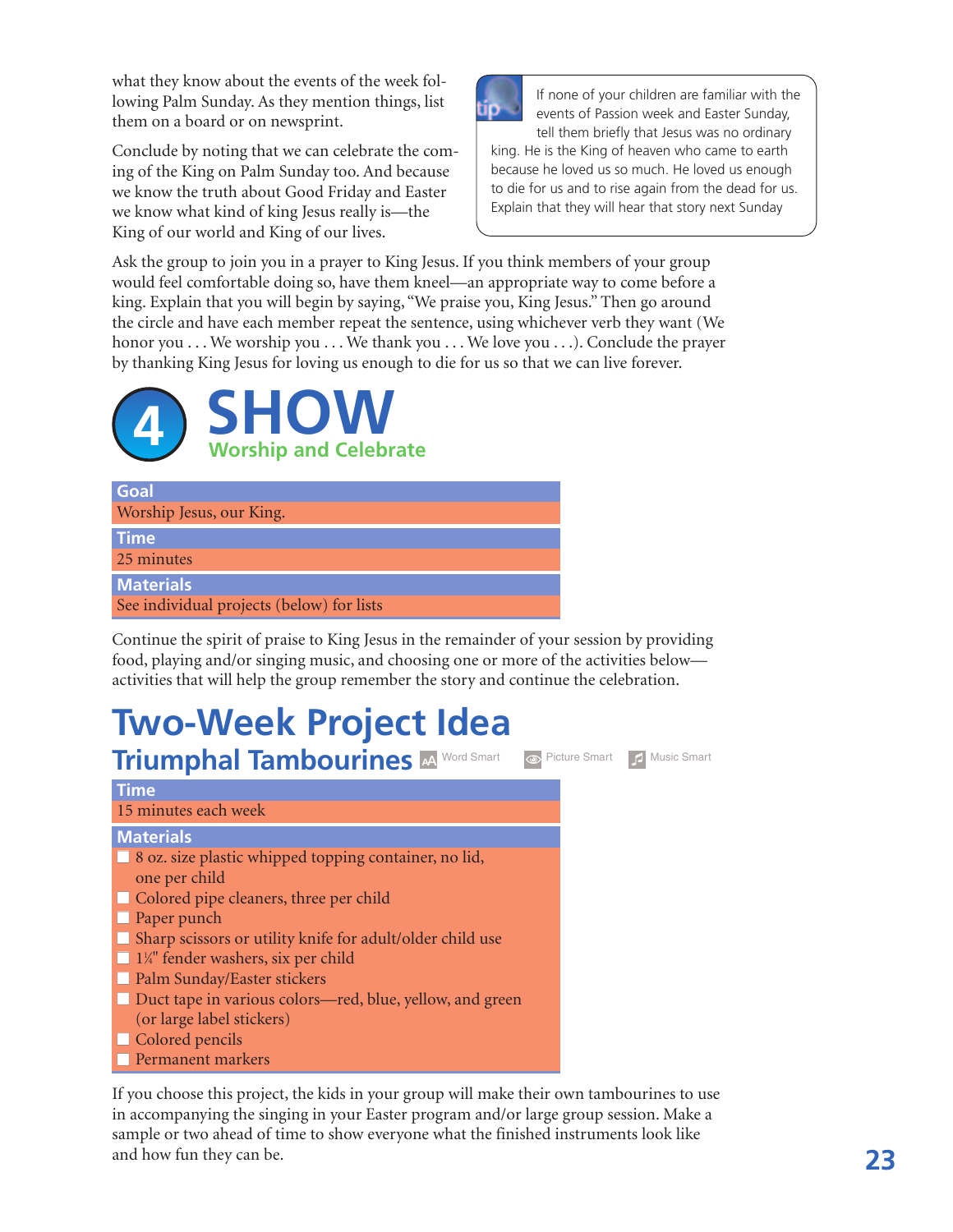If your middle school kids would find this activity childish, check with a leader of kindergarten or grade 1 children and find out if he or she would like the kids in your group to work with the small children to help them make tambourines. This activity is quite diffi-



Rather than just shaking the tambourines, we have found that if you tap them strongly against your opposite hand, you get a louder sound.

cult for small children, but they will love the finished product. This gives your group a great chance to serve others. It will also help build community in your church school!

You'll need to carefully walk the group through each step of the process as described and pictured below. Notice that we include only the first half of the project here. Directions for finishing the tambourines appear in session 2.



*Step 1:* Hand out 2"-3" strips of duct tape and have group members use them to cover the sides of their container, especially any words or designs that may be there.





If you think the children are not familiar with the Easter story they will hear next week, include only pictures that tie to the Palm Sunday story. *Step 2:* Encourage kids to decorate the outside bottom of their containers today. (This will eventually be the top of the tambourine.) They can use stickers, colored pencils, and permanent markers. Encourage them to draw things that relate to the Bible stories (cross, crown, palm branches, sunlight, angels, and so on).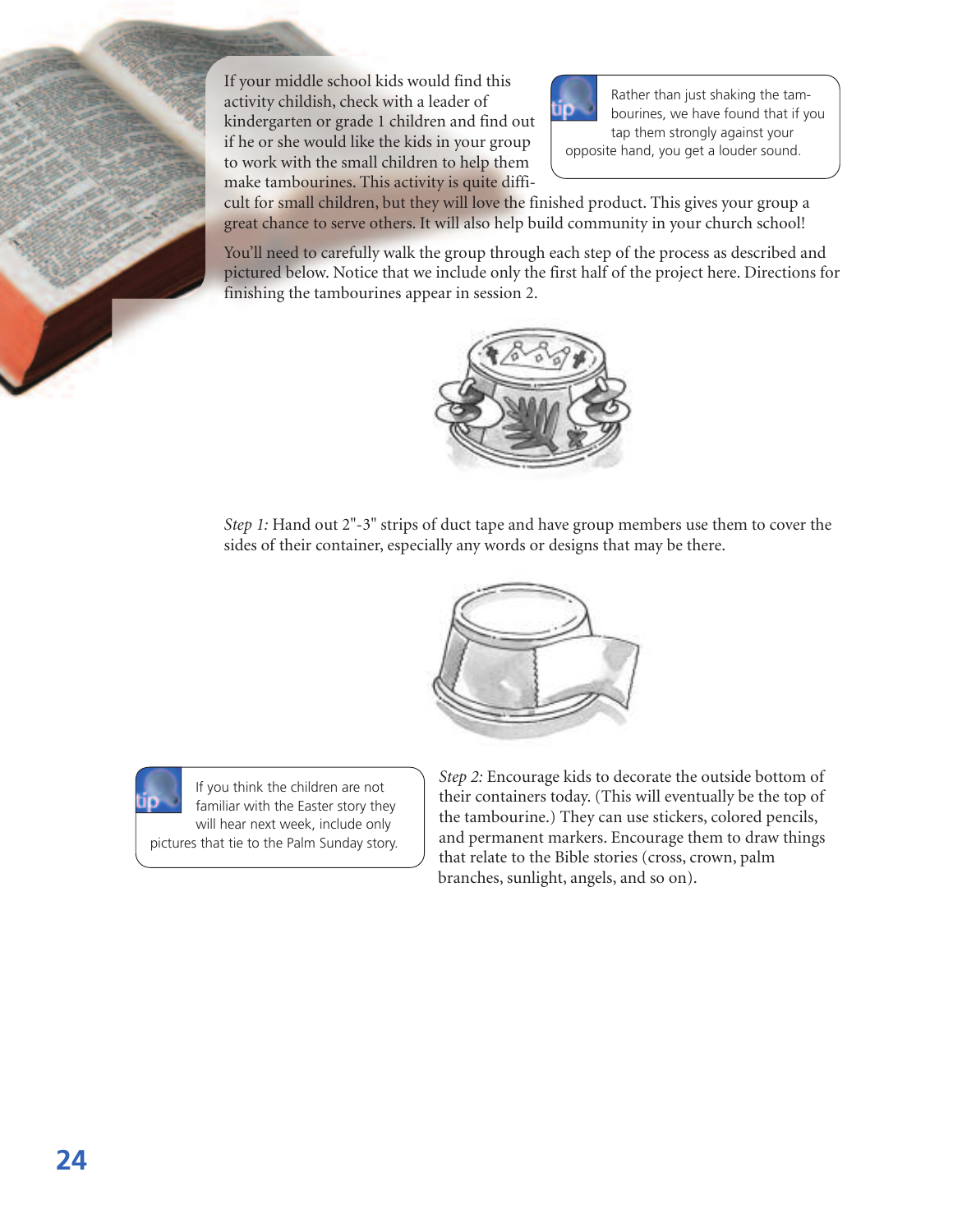



A middle school class could do this preparation for younger children to save teachers some time. Or look for some adult volunteers to help out.

## **One-Week Project Ideas** Devotional: "Time with God" **A Word Smart** Self Smart

**Time** 5-10 minutes

**Materials**

■ "Time with God," week 1 (reproducible pages 81-82), one copy per student

Distribute the devotional and read the introductory copy about Holy Week to the group. Then issue the challenge: Spend 10 to 15 minutes with God every day of Holy Week. To get kids started and interested, consider doing today's devotion, Palm Sunday, with the group. Invite volunteers to read the Scripture and together discuss the question. Tell them that next week you'll be asking about how well they met the devotion challenge!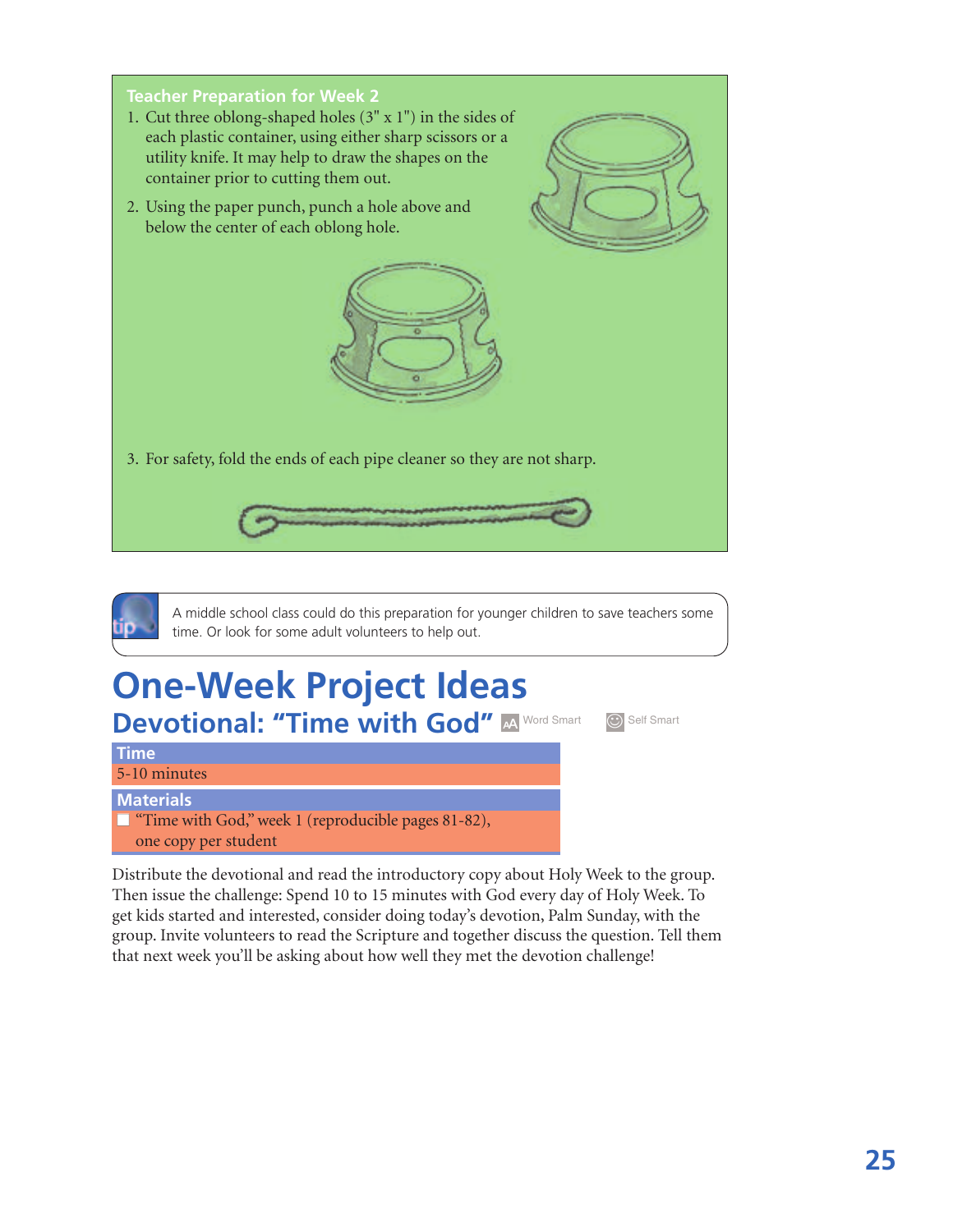

#### **Time**

#### 20-25 minutes

**Materials**

- **■** 18" (45 cm) dowel rods, one per child
- **■** 10" x 12" (25 x 30 cm) pieces of nylon fabric (ripstop or flag/sport nylon), one per child
- **■** Crayons
- Craft glue (tacky glue)
- Drawing paper (10" x 12" or 25 x 30 cm), one sheet per child
- Sample flags (reproducible page 76)

These flags are a great craft and can also be used for an Easter program, if you plan to have one. During the singing of the processional song, the children can enter waving their flags and then mount them in long flower boxes placed in the front of the sanctuary or auditorium. Prepare the flower boxes ahead of time by putting non-hardening clay in the bottom so that the children can stick their flags in it.



Or drill holes in the bottom of the boxes that are large enough for the dowel rods to fit

snugly. Then flip the box over so that the flags the children mount in the holes are very visible.



If you don't plan to have a program, you may want to talk to your pastor or another worship leader about letting the children use the flags somehow in church on Easter Sunday

#### *Directions for the activity follow:*

Give each child a 10" x 12" (25 x 30 cm) piece of nylon fabric (cut out with pinking shears, if possible). Then walk them through the following steps:

*Step 1:* Generously pour glue along the 10" (25 cm) side edge of the fabric. Lay the dowel over the glue

and roll up  $1\%$  to 2 turns of the dowel. When done rolling, add a thin layer of glue along the rolled edge to secure in place. Pinch and rub the glued edges.



If you're working with middle school children, you may want to have them help a class of younger children make these flags. Talk with a teacher of kids in K-3 and see if they would be interested in help from your group.